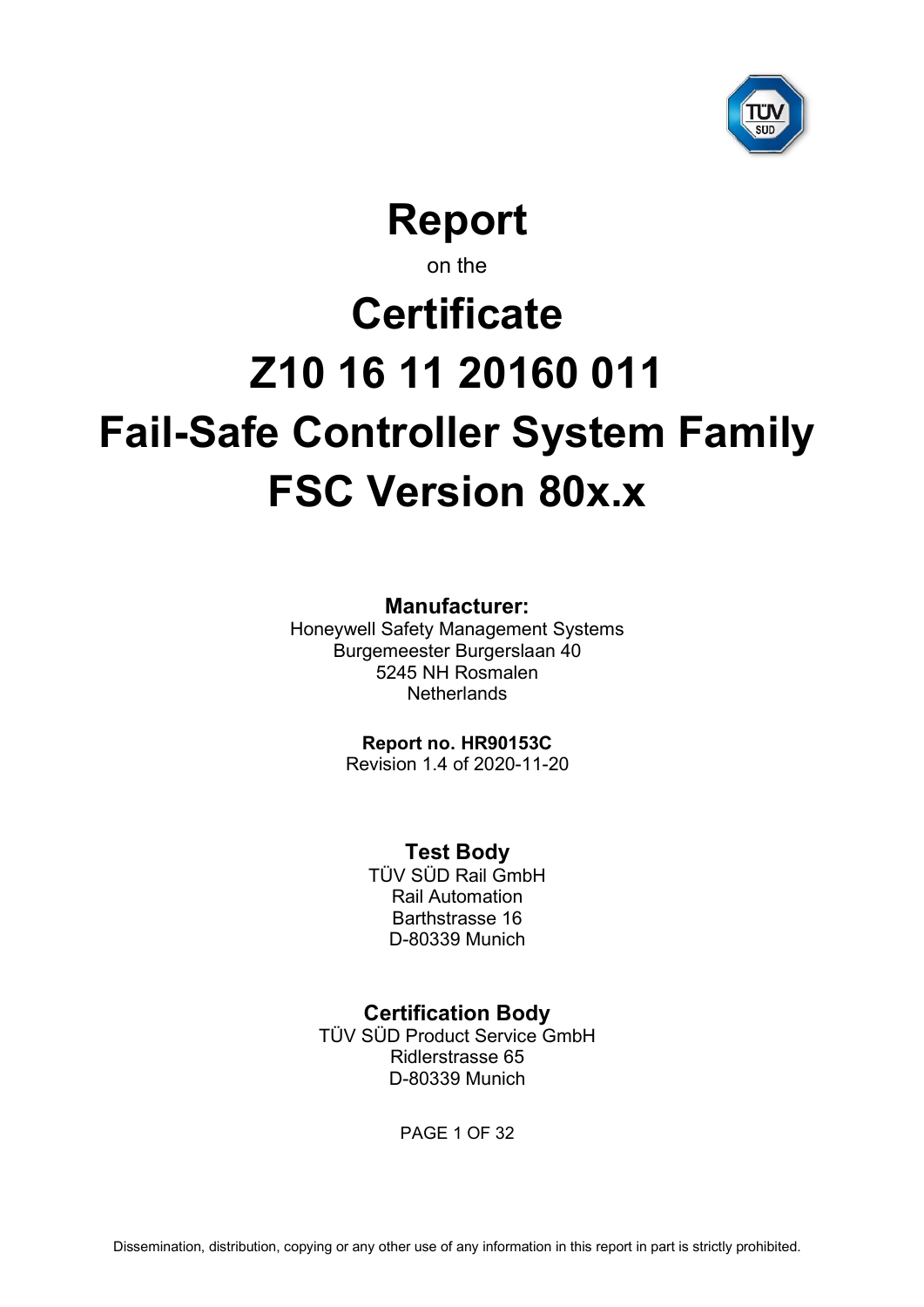

# **TABLE OF CONTENTS**

| 1    |                                                                                            |  |
|------|--------------------------------------------------------------------------------------------|--|
| 2    |                                                                                            |  |
| 2.1  |                                                                                            |  |
|      | 2.1.1                                                                                      |  |
|      | 2.1.2                                                                                      |  |
|      | 2.1.3<br>2.1.4                                                                             |  |
|      | 2.1.5                                                                                      |  |
|      | 2.1.6                                                                                      |  |
|      | 2.1.7                                                                                      |  |
| 2.2  |                                                                                            |  |
| 2.3  |                                                                                            |  |
| 2.4  |                                                                                            |  |
| 2.5  | Possible Wiring Alternatives for Safety Integrity Level SIL 1 to SIL 3  18                 |  |
|      | 2.5.1                                                                                      |  |
|      | 2.5.2                                                                                      |  |
| 2.6  | Safety-Related Communication (FSC protocol and SafeNet protocol)  20<br>2.6.1              |  |
|      | 2.6.2                                                                                      |  |
|      | 2.6.3                                                                                      |  |
|      | 2.6.4                                                                                      |  |
| 2.7  |                                                                                            |  |
| 2.8  |                                                                                            |  |
| 2.9  |                                                                                            |  |
| 2.10 |                                                                                            |  |
| 2.11 |                                                                                            |  |
| 2.12 |                                                                                            |  |
| 3    |                                                                                            |  |
| 3.1  |                                                                                            |  |
| 3.2  |                                                                                            |  |
| 3.3  |                                                                                            |  |
| 3.4  |                                                                                            |  |
| 3.5  |                                                                                            |  |
| 4    |                                                                                            |  |
| 4.1  |                                                                                            |  |
|      | 4.1.1                                                                                      |  |
|      | 4.1.2                                                                                      |  |
|      | Analysis of the hardware safety integrity and hardware fault simulations (FIT) 26<br>4.1.3 |  |
|      | 4.1.4                                                                                      |  |
| 4.2  |                                                                                            |  |
|      | 4.2.1                                                                                      |  |
|      | 4.2.2<br>4.2.3                                                                             |  |
| 4.3  |                                                                                            |  |
|      |                                                                                            |  |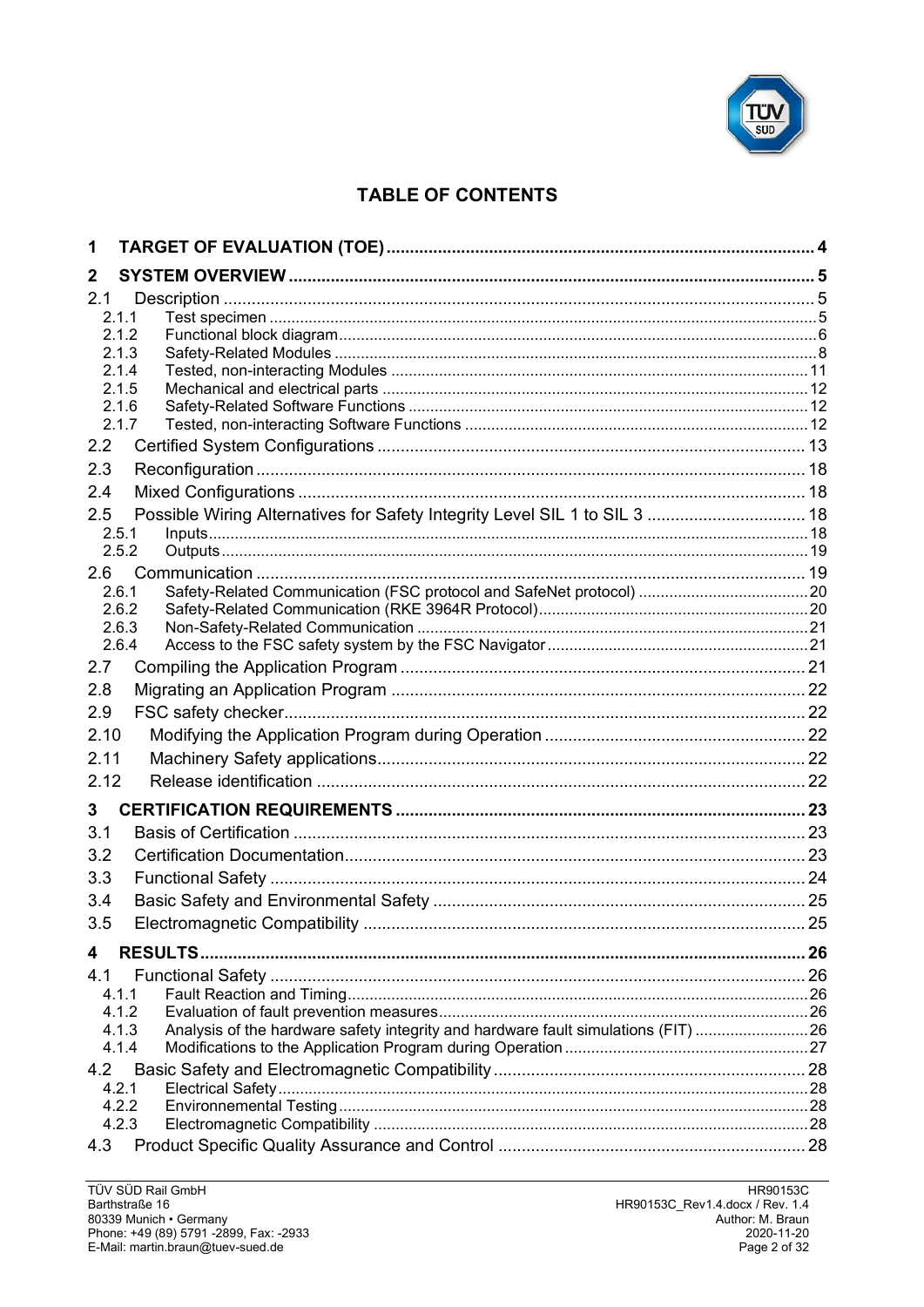

| 5.1 |  |
|-----|--|
| 5.2 |  |
| 5.3 |  |
| 5.4 |  |
| 5.5 |  |
| 5.6 |  |
| 5.7 |  |
| 5.8 |  |
|     |  |

# **Revision Log**

| <b>Revision</b> | <b>Date</b> | HW Rev. | SW Rev. | <b>Author</b> | <b>Status</b> | <b>Modifications</b>                       |
|-----------------|-------------|---------|---------|---------------|---------------|--------------------------------------------|
| 1.0             | 2016-11-14  | R800.2  | 80.02   | M. Braun      | Replaced      | FSC Version 800.2<br>Project No. 717511398 |
| 1.1             | 2018-01-25  | R801.1  | 80.11   | M. Braun      | Replaced      | FSC Version 801.1<br>Project No. 717515976 |
| 1.2             | 2018-11-14  | R801.2  | 80.12   | M. Braun      | Replaced      | FSC Version 801.2<br>Project No. 717517998 |
| 1.3             | 2019-10-02  | R801.3  | 80.13   | M. Braun      | Replaced      | FSC Version 801.3<br>Project No. 717519732 |
| 1.4             | 2020-11-20  | R801.4  | 80.14   | M. Braun      | Active        | FSC Version 801.4<br>Project No. 717521973 |

*Table 1: Revision*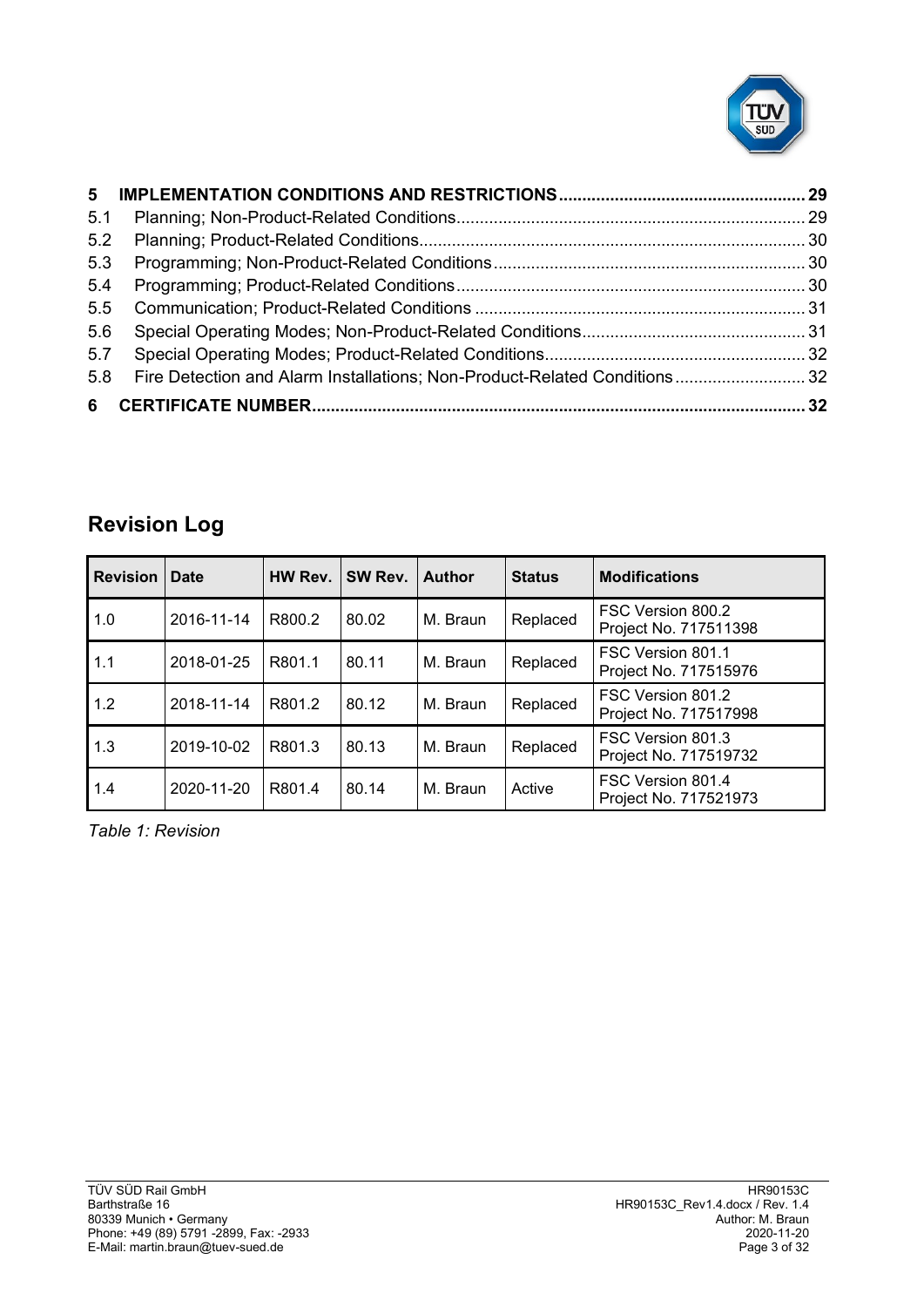<span id="page-3-1"></span>

# **1 Target of Evaluation (ToE)**

In 10-Aug-2015 the company [Honeywell Safety Management Systems](#page-0-3) assigned TÜV SÜD for recertifying of the [Fail-Safe Controller System Family](#page-0-4) [FSC Version 80x.x](#page-0-5) according to SIL 1-3 of IEC 61508: 2010 series and EN 61511.

The [Fail-Safe Controller System Family](#page-0-4) [FSC Version 80x.x](#page-0-5) is a fail-safe programmable controller (PLC) suitable in particular for

- safety-related applications requiring approval and
- applications not requiring approval but with a high risk potential (e.g. control or protection systems for chemical processes or fire detection and alarm systems).

The Certification Report HH84623C, revision 1.5 of 10<sup>th</sup> May 2016 on FSC Version 710.x is the basis for this Certification Report.

| <b>Central</b><br>configuration | Part I/O configuration                  | <b>CPU type</b>                 | <b>Architecture</b> | <b>Voting</b> |
|---------------------------------|-----------------------------------------|---------------------------------|---------------------|---------------|
| Single                          | Single                                  | 10020/1/1 or<br>10020/1/2 (QPM) | <b>DMR</b>          | 1002          |
|                                 |                                         | 10002/1/2 or<br>10012/1/2       | 1001D               | 1oo1D         |
| Redundant                       | Single, redundant,<br>single and redun- | 10020/1/1 or<br>10020/1/2 (QPM) | QMR                 | 2004D         |
|                                 | dant                                    | 10002/1/2 or<br>10012/1/2       | 1002D               | 1002D         |

(QPM – Quad Processor Module, QMR – Quadruple Modular Redundant, DMR – Dual Modular Redundant)

<span id="page-3-0"></span>*Table 2: FSC architectures*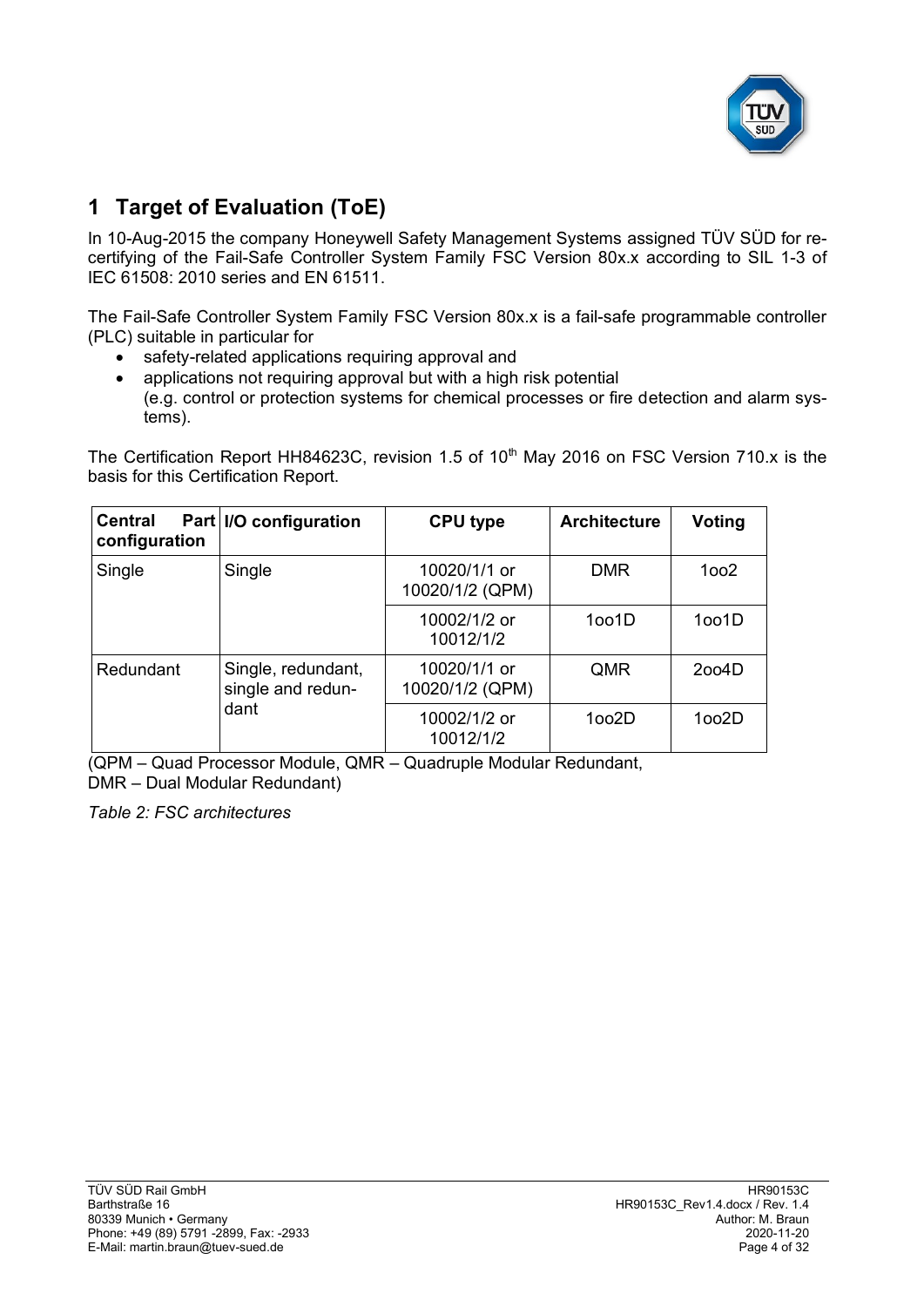

# **2 System overview**

## <span id="page-4-0"></span>**2.1 Description**

The [Fail-Safe Controller System Family](#page-0-4) [FSC Version 80x.x](#page-0-5) is an integrated safety solutions platform, forms the basis for functional safety, securing operations personnel, plant equipment and environment as well as ensuring optimum availability for plant operations.

Based on Quadruple Modular Redundant (QMR) technology, [FSC Version 80x.x](#page-0-5) supports a wide range of high integrity process control and safety functions including:

- High-integrity process control
- Burner/boiler management systems
- Process safeguarding and emergency shutdown
- Turbine and compressor safeguarding
- Fire and gas detection systems
- Pipeline monitoring.

[FSC Version 80x.x](#page-0-5) provides a dual redundant fault tolerant controller for safety and shutdown applications on the TPS system's Universal Control Network (UCN) and the Experion system through the Scada protocol. These safety functions are integrated into the architecture to support unified operations and control, while at the same time providing the ability to isolate emergency shutdown (ESD) functions from process control strategies on a separate safety network.

The Fail Safe Controller can be supplied in a number of architectures, each with its own characteristics and typical applications. [Table 2](#page-3-0) above provides an overview of the available architectures. The system can be configured in a number of different basic architectures (1oo1D, 1oo2D, QMR) depending on the requirement class of the process, the availability required and the FSC hardware modules used. This also means that field signals can be handled in multiple voting schemes (1oo1, 1oo1D, 1oo2, 1oo2D, 2oo4D).

The certified system encompasses the hardware modules listed below (see chapter [2.1.3](#page-7-0) and [2.1.4\)](#page-10-0) as well as the corresponding operating system with the specified software functions.

## **2.1.1 Test specimen**

See [Table 2.](#page-3-0)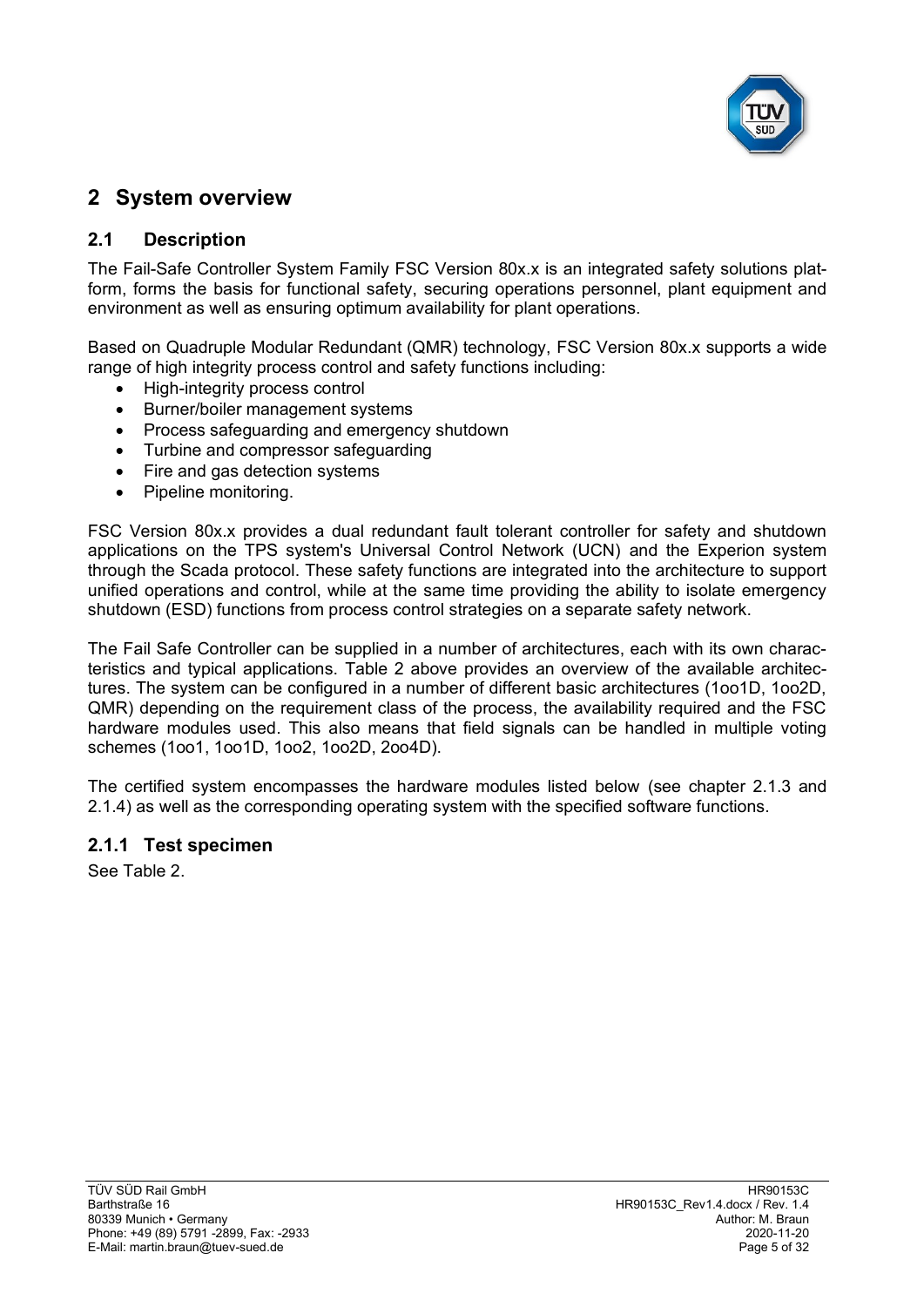

## **2.1.2 Functional block diagram**

Single Central Part and Single I/O (1oo1D, DMR) architecture has a single Central Part and single input and output (I/O) modules. No redundancy is present except as built into those modules where redundancy is required for safety (memory and watchdog).





The next FSC architecture has redundant Central Parts and single input and output (I/O) modules. The processor is fully redundant, which allows continuous operation and bump less (zerodelay) transfer in case of a Central Part failure.



*Figure 2: Redundant Central Parts, single I/O*

This FSC architecture has redundant Central Parts and redundant input and output (I/O) modules (OR function on outputs). The processor and I/O are fully redundant, which allows continuous operation and bump less (zero-delay) transfer in case of a Central Part or I/O failure.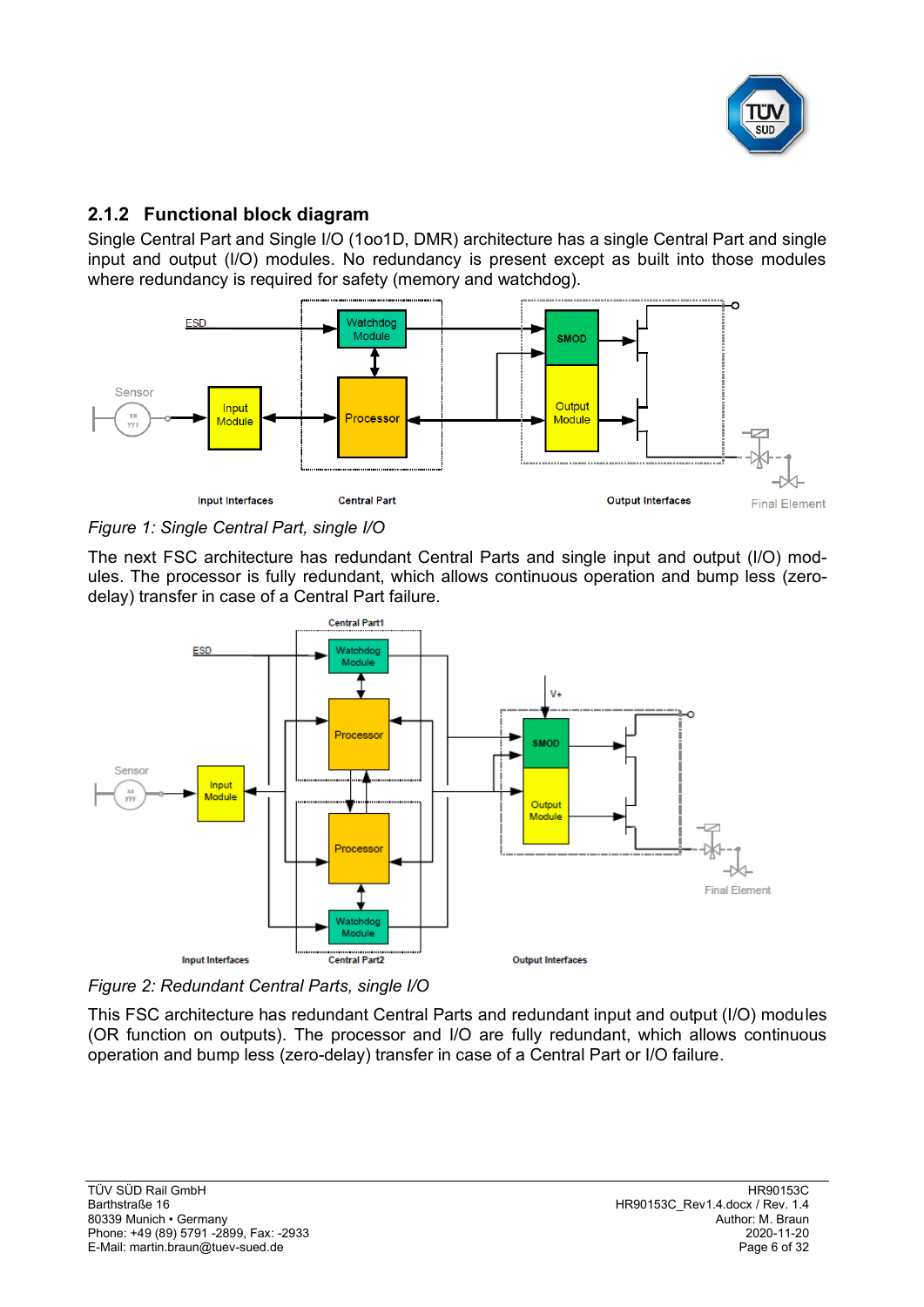



*Figure 3: Redundant Central Parts, redundant I/O*

The FSC architecture below has redundant Central Parts and redundant input and output (I/O) modules (OR function on outputs) combined with single input and output modules. The processor and I/O are fully redundant, which allows continuous operation and bump less (zero-delay) transfer in case of a Central Part or I/O failure of the redundant I/O modules.



*Figure 4: Redundant Central Parts with redundant and single I/O*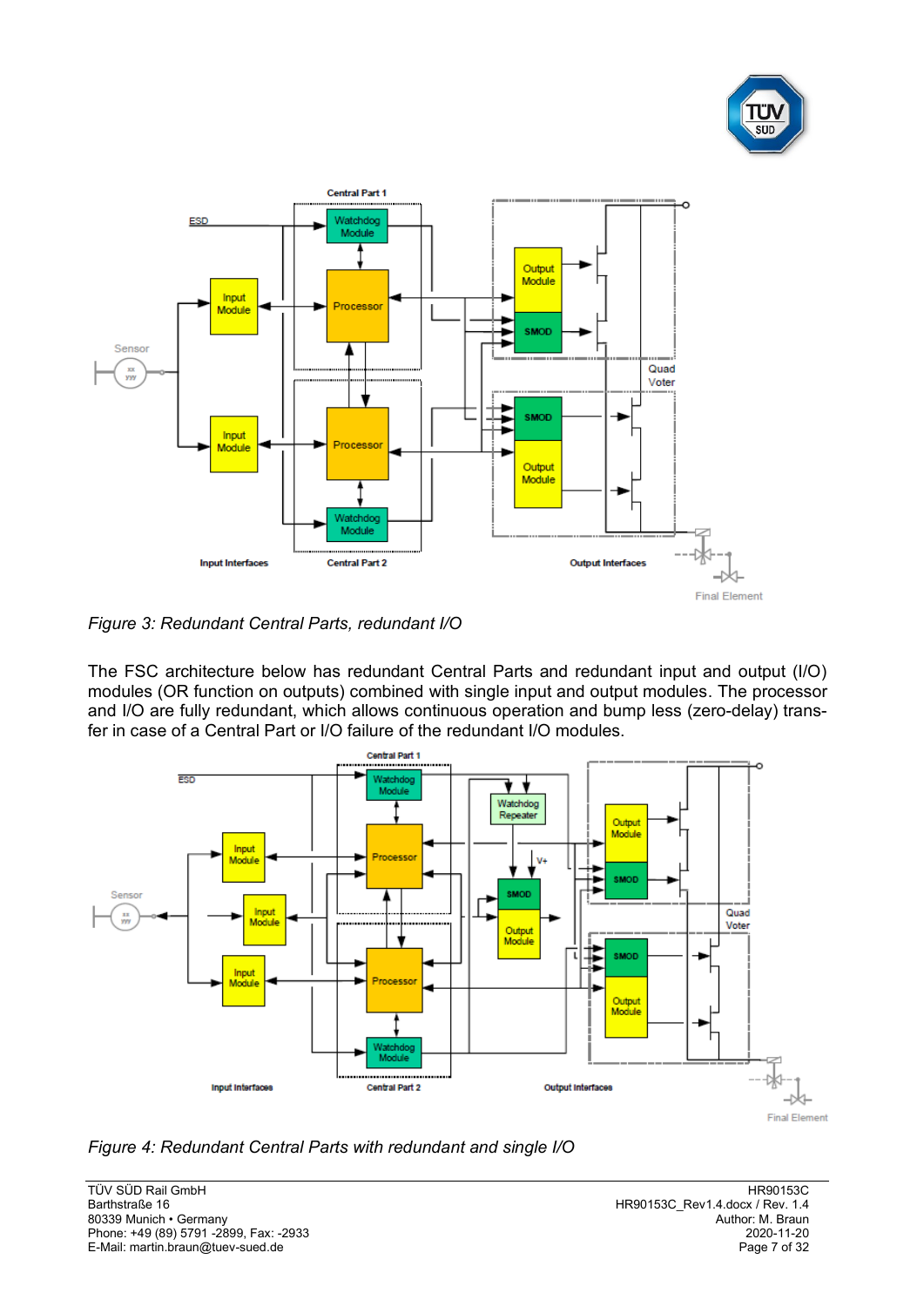

The Quadruple Modular Redundant (QMR™) architecture with 2oo4D voting is an evolution of the proven 1oo2D concept. The QMR™ architecture with 2oo4D voting is based on dual-processor technology, and is characterized by a high level of diagnostics and fault tolerance.<br> **Contral Part 1** 



*Figure 5: QMR architecture*

# <span id="page-7-0"></span>**2.1.3 Safety-Related Modules**

The certified version of the operating system supports the following tested modules within the approved configurations in safety-related applications:

| Module Number                             | <b>Module Description</b>                           |
|-------------------------------------------|-----------------------------------------------------|
| 10001/1/1CC                               | Vertical bus driver                                 |
| 10001/R/1CC                               | Vertical bus driver (relay)                         |
| 10002/1/2CC                               | Central processing unit (EPROM memory)              |
| 10012/1/2CC                               | Central processing unit (FLASH memory)              |
| 10020/1/1CC                               | Quad processor module -QPM- (Flash memory)          |
| 10020/1/2CC                               | Quad processor module -QPM- (Flash memory)          |
| 10004/./.CC                               | Communication module (EPROM memory)                 |
| 10014/./.CC                               | Communication module (EPROM, FLASH memory)          |
| 10005/1/1CC                               | Watchdog module                                     |
| 10007/1/1CC                               | Single bus driver                                   |
| 10024/./.CC                               | Enhanced Communication module (EPROM, FLASH memory) |
| 10100/1/1 and 10100/2/1<br>and FC-IO-0001 | Horizontal bus driver                               |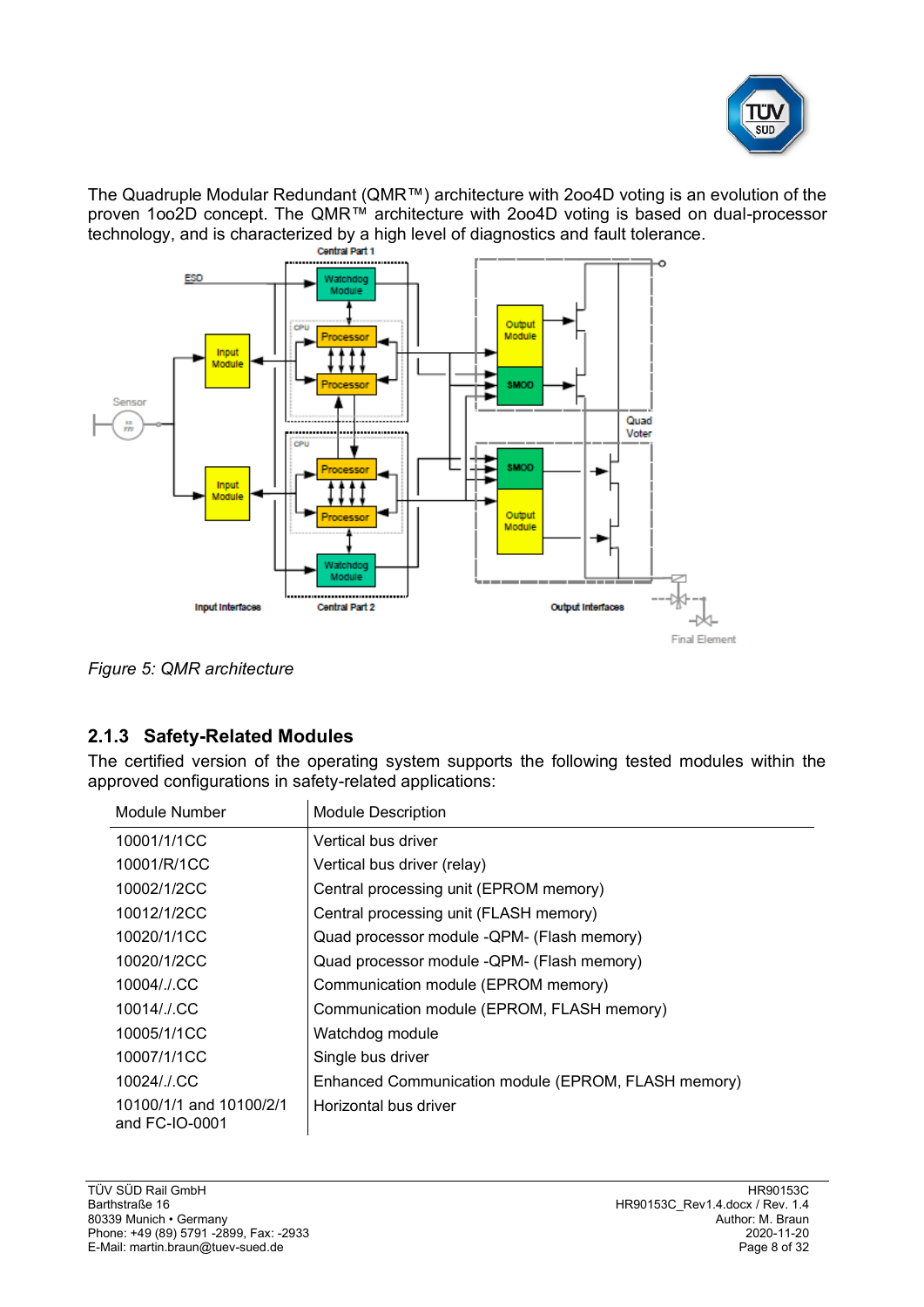

| <b>Module Number</b>                        | <b>Module Description</b>                                                         |  |  |  |
|---------------------------------------------|-----------------------------------------------------------------------------------|--|--|--|
| 10101/1/1 and 10101/2/1<br>and FC-SDI-1624  | 16 channel digital input module 24 VDC                                            |  |  |  |
| 10101/1/2 and 10101/2/2                     | 16 channel digital input module 60 VDC                                            |  |  |  |
| 10101/1/3 and 10101/2/3<br>and FC-SDI-1648  | 16 channel digital input module 48 VDC                                            |  |  |  |
| 10102/1/1                                   | 4 channel analog input module for non-redundant systems                           |  |  |  |
| 10102/1/2 and 10102/2/1<br>and FC-SAI-0410  | 4 channel analog input module for redundant systems and non-<br>redundant systems |  |  |  |
| 10105/2/1 and<br>FC-SAI-1620m               | 16 channel high-density analog input module                                       |  |  |  |
| 10106/2/1 and<br><b>FC-SDIL-1608</b>        | 16 channel line-monitored digital input module with earth fault monitor           |  |  |  |
| 10201/1/1 and 10201/2/1<br>and FC-SDO-0824  | 8 channel digital output module 24 VDC                                            |  |  |  |
| 10205/1/1 and 10205/2/1<br>and FC-SAO-0220m | 2 channel analog output module                                                    |  |  |  |
| 10212/1/1                                   | 8 channel digital output module 24 VDC                                            |  |  |  |
|                                             | (4 channel fail-safe, 4 channel non-interacting)                                  |  |  |  |
| 10213/1/1 and 10213/2/1<br>and FC-SDO-04110 | 4 channel digital output module 110 VDC                                           |  |  |  |
| 10213/1/2 and 10213/2/2                     | 4 channel digital output module 60 VDC                                            |  |  |  |
| 10213/1/3 and 10213/2/3<br>and FC-SDO-0448  | 4 channel digital output module 48 VDC                                            |  |  |  |
| 10214/1/2                                   | 3 channel digital output module 220 VDC                                           |  |  |  |
| 10215/1/1 and 10215/2/1<br>and FC-SDO-0424  | 4 channel digital output module 24 VDC                                            |  |  |  |
| 10216/1/1 and 10216/2/1<br>and FC-SDOL-0424 | 4 channel digital output module 24 VDC with loop-monitoring                       |  |  |  |
| 10216/2/3 and<br>FC-SDOL-0448               | 4 channel digital output module 48 VDC with loop-monitoring                       |  |  |  |
| 10302/1/1 and 10302/2/1                     | Watchdog repeater                                                                 |  |  |  |
| 10305/1/1                                   | 16 channel analog input converter                                                 |  |  |  |
| 10311/2/1                                   | Dual key switch module                                                            |  |  |  |
| <b>FTA-T-02</b>                             | Fail-safe digital output FTA (24/48/60 VDC, 24 channels)                          |  |  |  |
| FC-TSDO-0824                                | Fail-safe digital output FTA (24 Vdc, 8 channels)                                 |  |  |  |
| <b>FC-TSAI-0410</b>                         | Fail-safe analog input FTA (4 channels)                                           |  |  |  |
| FC-TSHART-1620m                             | Fail-safe 0(4)-20 mA analog input FTA with HART interface<br>(16 channels)        |  |  |  |
| FC-TSAO-0220m                               | Fail-safe analog output FTA (0(4)-20 mA, 2 channels)                              |  |  |  |
| <b>FTA-T-05</b>                             | Fail-safe digital output FTA (24 VDC, 12 channels)                                |  |  |  |
| FC-TSDO-0424                                | Fail-safe digital output FTA (24 Vdc, 4 channels)                                 |  |  |  |
| FTA-T-06                                    | 115 / 230 VAC digital input FTA Fail-Safe (potential free input contacts)         |  |  |  |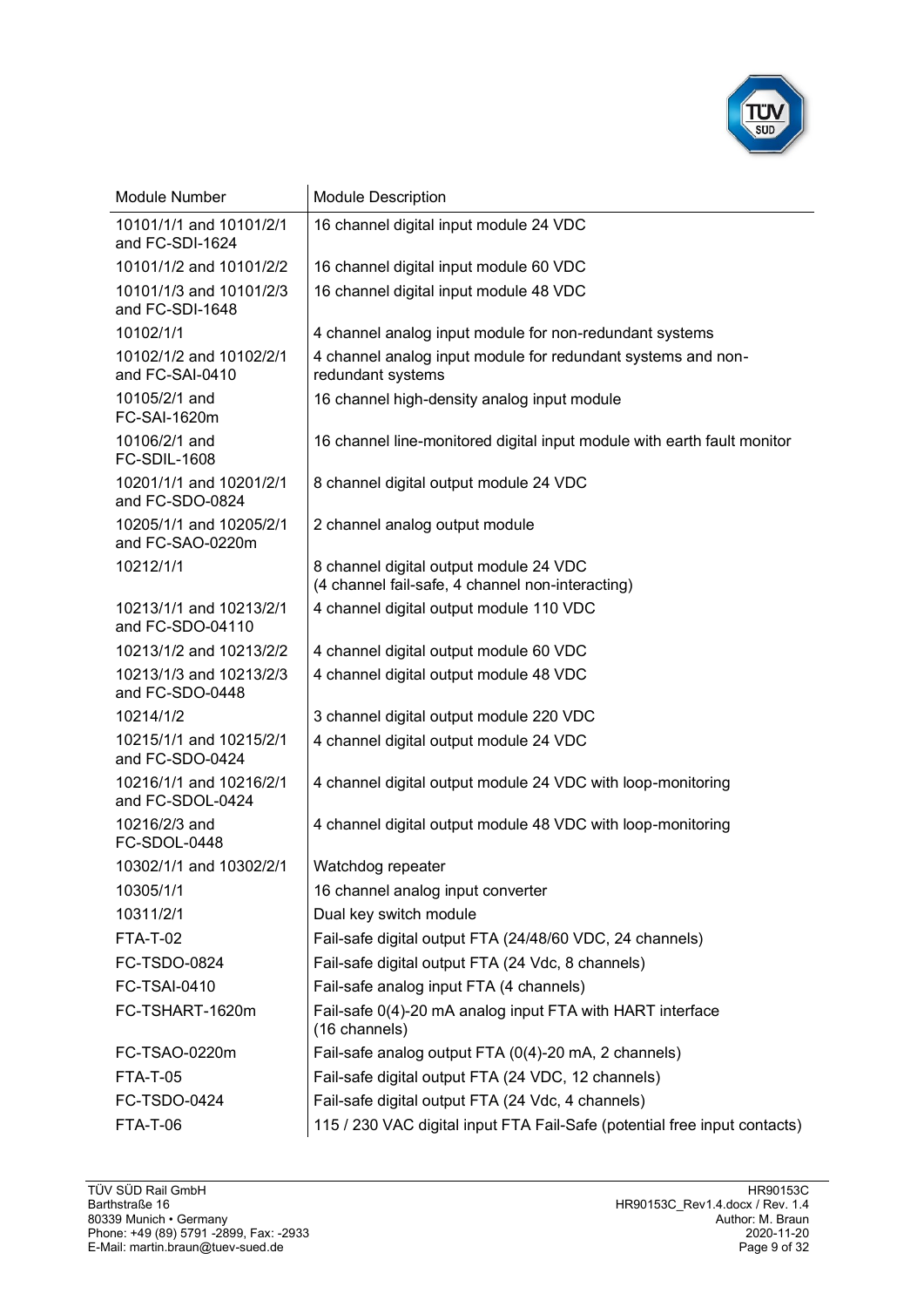

| Module Number        | <b>Module Description</b>                                                            |  |
|----------------------|--------------------------------------------------------------------------------------|--|
| <b>FTA-T-07</b>      | 115 / 230 VAC digital input FTA Fail-Safe,<br>power supply voltage supplied from FTA |  |
| <b>FTA-T-08</b>      | 4-channel digital output (Relay) FTA Fail Safe, 115/230 VAC                          |  |
| <b>FTA-T-09</b>      | 8 channel digital input FTA 115 VAC/DC passive Fail Safe                             |  |
| <b>FTA-T-13</b>      | 16 channel digital input FTA 24 VDC (current-limited),                               |  |
| <b>FTA-T-14</b>      | 16 channel analog input FTA, 0(4) - 20 mA                                            |  |
| FC-TSAI-1620m        | Fail-safe 0(4)-20 mA analog input FTA (16 channels)                                  |  |
| <b>FTA-T-15</b>      | 24 VDC to 30 VDC/1 A converter                                                       |  |
| FC-TPSU-2430         | 24 Vdc to 30 Vdc/1 A converter                                                       |  |
| <b>FTA-T-16</b>      | 16 channel active digital input FTA with line-monitoring                             |  |
| <b>FTA-T-17</b>      | 4 channel digital output (relay) FTA for SIL 3 applications                          |  |
| <b>FC-TSRO-0824</b>  | Safe digital output (relay) FTA for SIL 3 applications (8 channels)                  |  |
| FC-TSRO-08UNI        | Safe common external power relay output FTA for SIL3 applications<br>(8 channels)    |  |
| <b>FTA-T-18</b>      | Fail-safe Gas / Flame detector input                                                 |  |
| FC-TSGAS-1624        | Fail-safe Gas -Flame detector input FTA (0 - 20 mA, 16 channels)                     |  |
| <b>FTA-T-19</b>      | Fail-safe Fire detector input FTA with line monitoring                               |  |
| FC-TSFIRE-1624       | Fail-safe Fire detector input FTA with line monitoring<br>(24 Vdc, 16 channels)      |  |
| <b>FTA-T-21</b>      | Fail-safe digital input FTA (24/48/60 VDC, NAMUR, 16 channels)                       |  |
| FC-TSDI-16UNI        | Fail-safe digital input FTA (24/48 Vdc, NAMUR, 16 channels)                          |  |
| <b>FTA-T-23</b>      | 16 channel digital input FTA 24 VDC (current-limited),                               |  |
| <b>FC-TSDI-1624C</b> | Current-limited digital input FTA (24 Vdc, 16 channels)                              |  |
| <b>FTA-T-29</b>      | Fail safe active/passive digital input FTA 115V VAC/DC, 16 channels                  |  |
| FC-TSDI-16115        | Fail-safe active/passive digital input FTA (115 Vac/dc, 16 channels)                 |  |
| <b>FTA-T-35</b>      | Fail-Safe digital output FTA, current limited (24Vdc, 8 channels)                    |  |
| FC-TSDO-0824C        | Fail-safe digital output FTA, current limited (24 Vdc, 8 channels)                   |  |
| <b>FTA-T-36</b>      | Fail-Safe digital output FTA, current limited (24Vdc, 4 channels)                    |  |
| FC-TSDOL-0424C       | Fail-safe digital output FTA, Current limited (24 Vdc, 4 channels)                   |  |
| M24 - 20 HE          | 110 VAC / 220 VAC / 234 VAC to 24 VDC power supply unit                              |  |
| M24 - 12 HE          | 110 VAC / 220 VAC / 234 VAC to 24 VDC power supply unit                              |  |
| M48 - 10 HE          | 110 VAC / 220 VAC / 234 VAC to 48 VDC power supply unit                              |  |
| M60 - 5 HE           | 110 VAC / 220 VAC / 234 VAC to 48 / 60 VDC power supply unit                         |  |
| 1200 S 24 P067       | 110 VAC / 220 VAC / 234 VAC to 24 VDC power supply unit                              |  |
| <b>GK60</b>          | 24 VDC / 5 VDC power supply unit                                                     |  |
| 10300/1/1            | 24 VDC / 5 VDC power supply unit                                                     |  |
| 10303/1/1            | Power supply distribution module                                                     |  |
| FC-PSU-UNI2450U      | System Power Supply, input 115/230VAC output 24Vdc, 50A, UL508                       |  |
| FA-PSU-UNI2450U      | System PSU, input 115/230VAC output 24Vdc, 50A, UL508, ATEX                          |  |
| FC-PSU-UNI4825U      | System Power Supply, input 115/230VAC output 48Vdc, 25A, UL508                       |  |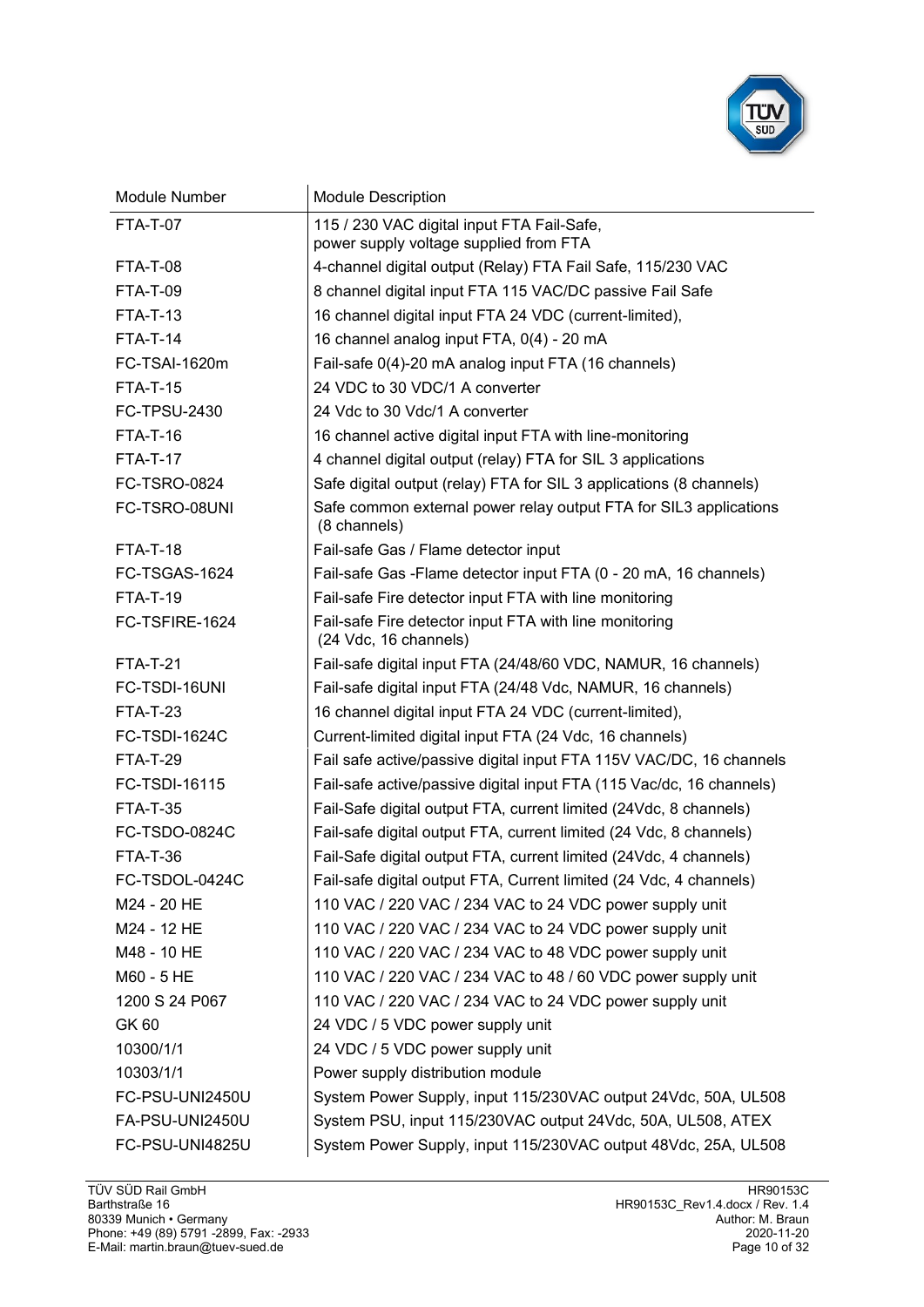

| Module Number    | <b>Module Description</b>                                      |
|------------------|----------------------------------------------------------------|
| FC-PSU-UNI6020U  | System Power Supply, input 115/230VAC output 60Vdc, 20A, UL508 |
| FC-PSU-UNI11011U | System PSU, input 115/230VAC output 110Vdc, 11A, UL508         |
| FC-PSU-UNI12010U | System PSU, input 115/230VAC output 120Vdc, 10A, UL508         |
| FC-FDOVP-2450    | System Power Supply input 24VDC output 24Vdc, 50A, UL 508      |

Details on withdrawn modules see current version of the "Fail Safe Control Hardware Manual".

#### *Table 3: Tested safety-related modules*

#### <span id="page-10-0"></span>**2.1.4 Tested, non-interacting Modules**

The certified version of the operating system supports the following tested, non-safety-related and non-interacting modules:

| Module Number                             | <b>Module Description</b>                                          |
|-------------------------------------------|--------------------------------------------------------------------|
| 10006/1/1                                 | Diagnostic and battery module                                      |
| 10006/2/1                                 | Diagnostic and battery module with RTC clock                       |
| 10006/2/2                                 | Diagnostic and battery module with DCF clock                       |
| 10008/2/U                                 | FSC-SMM communication module (EPROM memory)                        |
| 10018/2/U                                 | FSC-SMM communication module (FLASH memory)                        |
| 10018/E/1 and 10018/E/E                   | Communication module Ethernet (FLASH memory)                       |
| 10008/3/P                                 | <b>FSC-PBUS communication module</b>                               |
| 10103/1/1                                 | 4 channel EExi intrinsically-safe input module                     |
| 10104/1/1 and 10104/2/1                   | 16 channel digital input module 24 VDC                             |
| 10206/1/1 and 10206/2/1<br>and FC-DO-1224 | 12 channel digital output module 24 VDC                            |
| 10207/1/1                                 | 8 channel EExi intrinsically-safe optocoupler output module 24 VDC |
| 10208/1/1                                 | 12 channel relay output module 24 VDC                              |
| 10208/2/1 and FC-RO-1024                  | 10 channel relay output module 24 VDC                              |
| 10209/1/1 and 10209/2/1<br>and FC-DO-1624 | 16 channel digital output module 24 VDC                            |
| <b>FTA-T-10</b>                           | 8 channel digital output (relay) FTA- NFS                          |
| <b>FTA-T-12</b>                           | 8 channel isolated digital input FTA-NFS (passive)                 |
| <b>FTA-T-20</b>                           | 8 channel digital output (relay contact) FTA (NO/NC)               |
| <b>FC-TRO-0824</b>                        | Digital output (relay contact) FTA (8 channels, NO/NC)             |

Details on withdrawn modules see current version of the "Fail Safe Control Hardware Manual".

*Table 4: Tested non-interacting modules*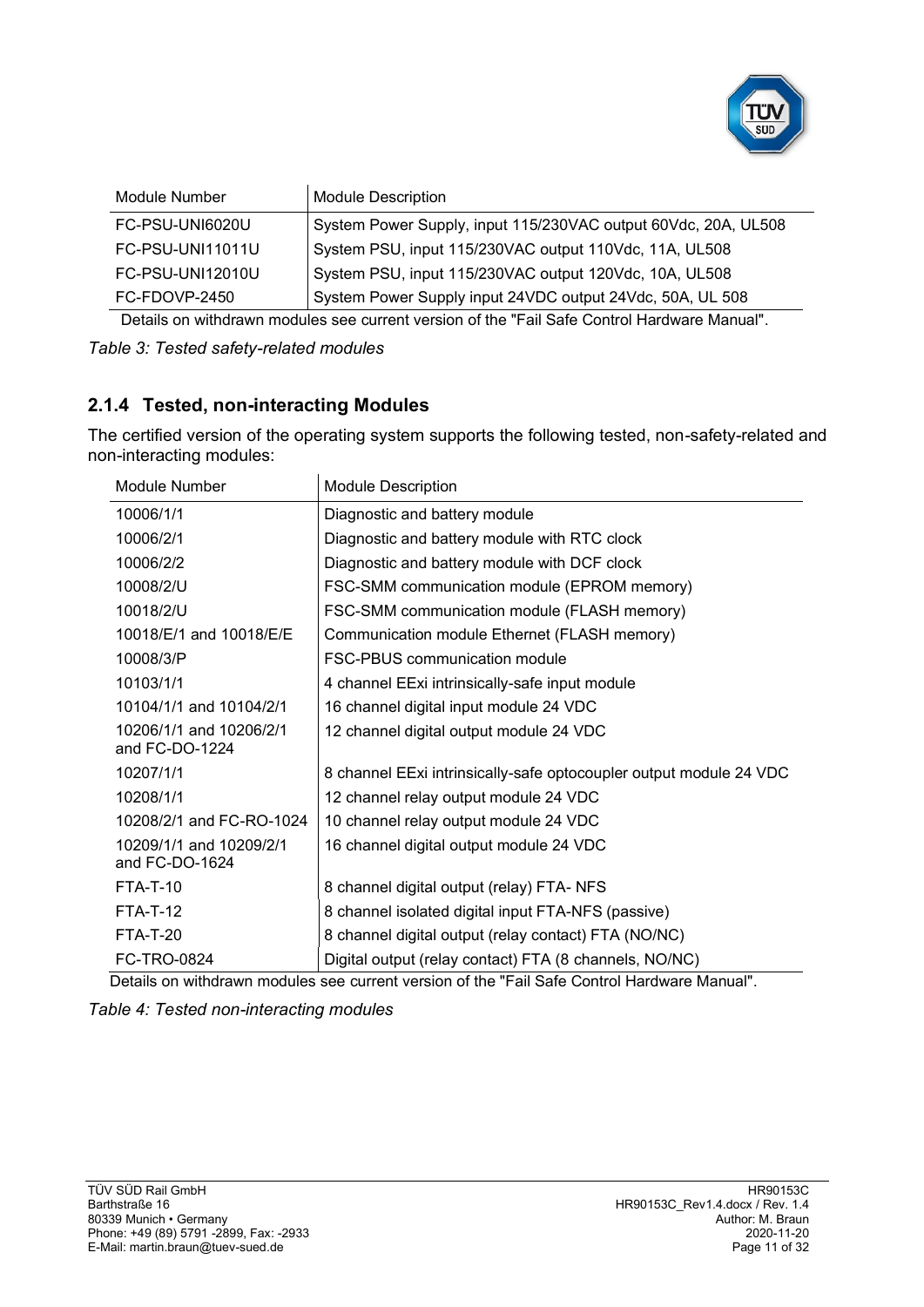

## **2.1.5 Mechanical and electrical parts**

The mechanical and electrical parts of the FSC Fail-Safe Controller System such as cabinet enclosure, backplanes, buses and system interconnecting cables are described in the current version of the "Fail Safe Control Hardware Manual".

# **2.1.6 Safety-Related Software Functions**

The certified version of the operating system supports the following tested software functions in safety-related applications:

- Reading and generating digital and analogue input and output signals
- Processing timer and counter data
- Processing the user program in function block mode
- Analogue value processing
- Calculation functions including floating point functions
- User-defined function blocks
- Equation blocks
- Communication, see chapter
	- [2.6.1](#page-19-0) [Safety-Related Communication \(FSC protocol](#page-19-0) and SafeNet protocol) and
	- [2.6.2](#page-19-1) [Safety-Related Communication \(RKE 3964R Protocol\)](#page-19-1)

## **2.1.7 Tested, non-interacting Software Functions**

The certified version of the operating system supports the following tested, non-safety-related but non-interacting software functions:

- Processing of multiplexed input / output signals
- Alarm sequences
- PID algorithm
- Sequence of event recording (SER)
- Communication, see chapter [2.6.3](#page-20-0) [Non-Safety-Related Communication](#page-20-0)
- Real Time Clock (RTC, DCF)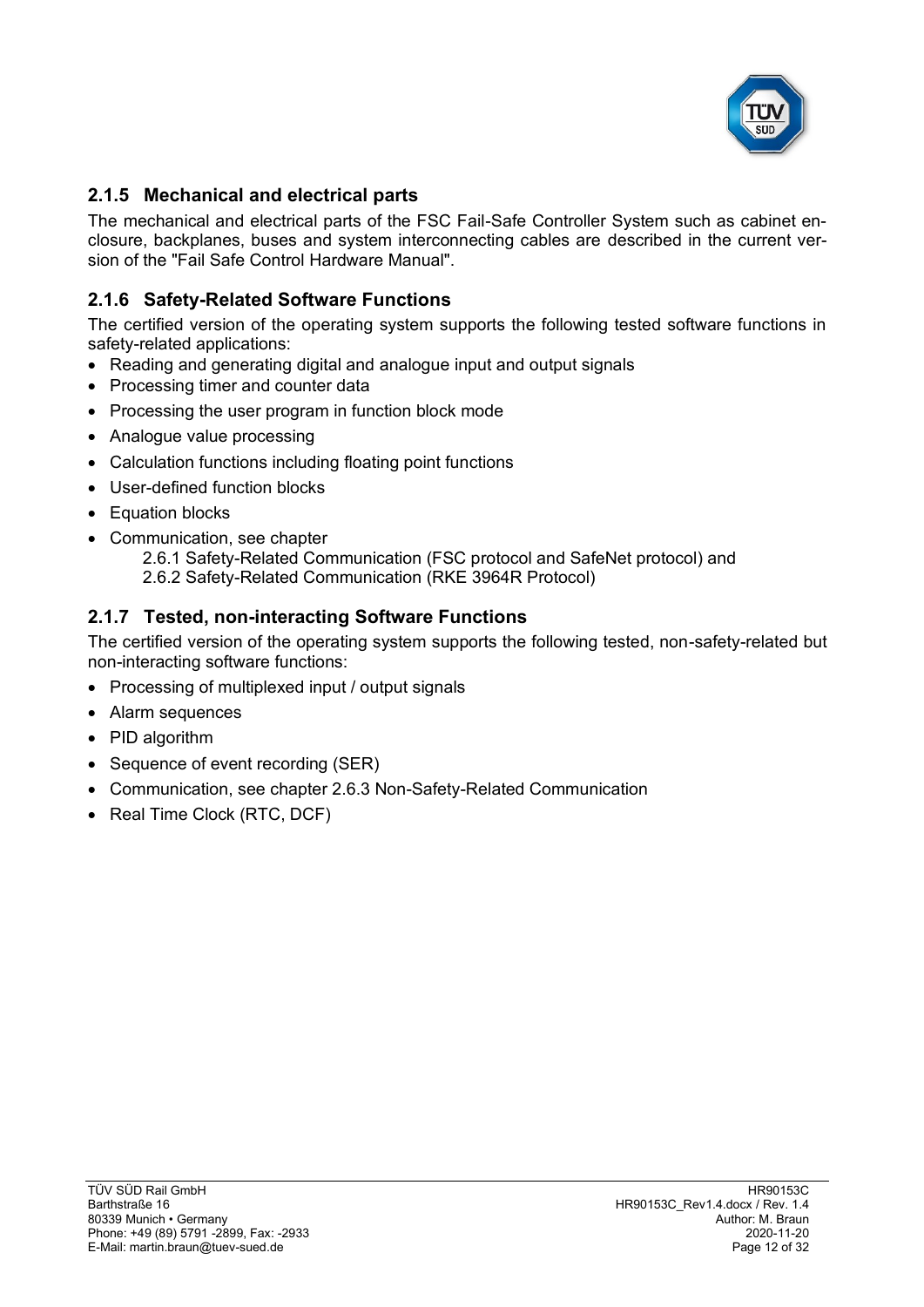

# **2.2 Certified System Configurations**

For safety-related operation of the [FSC Version](#page-0-5) 80x.x, a configuration in accordance with the Safety Integrity Level as per the following table shall be selected.

| <b>System</b>                                                                                                                   | single CP -<br>single I/O<br>(DMR, 1002 voting)                                                                                                                                                                                  | redundant CP -<br>single I/O<br>(QMR, 2004D voting)                                                                                                                                                                              | redundant CP -<br>redundant I/O<br>(QMR, 2004D voting)                                                                                                                                                                                                                                                                               |
|---------------------------------------------------------------------------------------------------------------------------------|----------------------------------------------------------------------------------------------------------------------------------------------------------------------------------------------------------------------------------|----------------------------------------------------------------------------------------------------------------------------------------------------------------------------------------------------------------------------------|--------------------------------------------------------------------------------------------------------------------------------------------------------------------------------------------------------------------------------------------------------------------------------------------------------------------------------------|
| Safety Integrity Level                                                                                                          | $SIL 1 - 3$                                                                                                                                                                                                                      | $SIL 1 - 3$                                                                                                                                                                                                                      | $SIL 1 - 3$                                                                                                                                                                                                                                                                                                                          |
| Number of central parts                                                                                                         | $\mathbf 1$                                                                                                                                                                                                                      | $\overline{2}$                                                                                                                                                                                                                   | $\overline{2}$                                                                                                                                                                                                                                                                                                                       |
| Minimum number of<br><b>Bus Systems</b><br>(Note 2, VBD<br>10001/x/1)                                                           | 1                                                                                                                                                                                                                                | 1                                                                                                                                                                                                                                | $\overline{2}$                                                                                                                                                                                                                                                                                                                       |
| System response in the<br>event of faults, i.e. in-<br>ternal fault conditions<br>attributable to a central<br>part<br>(Note 3) | System shutdown                                                                                                                                                                                                                  | Shutdown of defective<br>central part and con-<br>tinued operation for<br>unlimited period using<br>intact central part<br>(Note 1).                                                                                             | Shutdown of defective<br>central part and con-<br>tinued operation for<br>unlimited period using<br>intact central part<br>(Note 1).                                                                                                                                                                                                 |
| System response in the<br>event of failure of fail-<br>safe input modules<br>(Note 3)                                           | Defective digital inputs<br>are read as "0 signal"<br>and in the case of ana-<br>log inputs, the config-<br>ured minimum limit is<br>used.<br>"System shutdown,<br>process group shut-<br>down or alarm" shall<br>be programmed. | Defective digital inputs<br>are read as "0 signal"<br>and in the case of ana-<br>log inputs, the config-<br>ured minimum limit is<br>used.<br>"System shutdown,<br>process group shut-<br>down or alarm" shall<br>be programmed. | The input signals rec-<br>ognized as defective<br>(set to "0" for digital<br>inputs and minimum<br>limit for analog inputs)<br>are overwritten by the<br>correct input signals<br>from the other central<br>part and an alarm is<br>generated.<br>"System shutdown,<br>process group shut-<br>down or alarm" shall<br>be programmed. |

Quad processor module 10020/1/1 and 10020/1/2 (dual processor):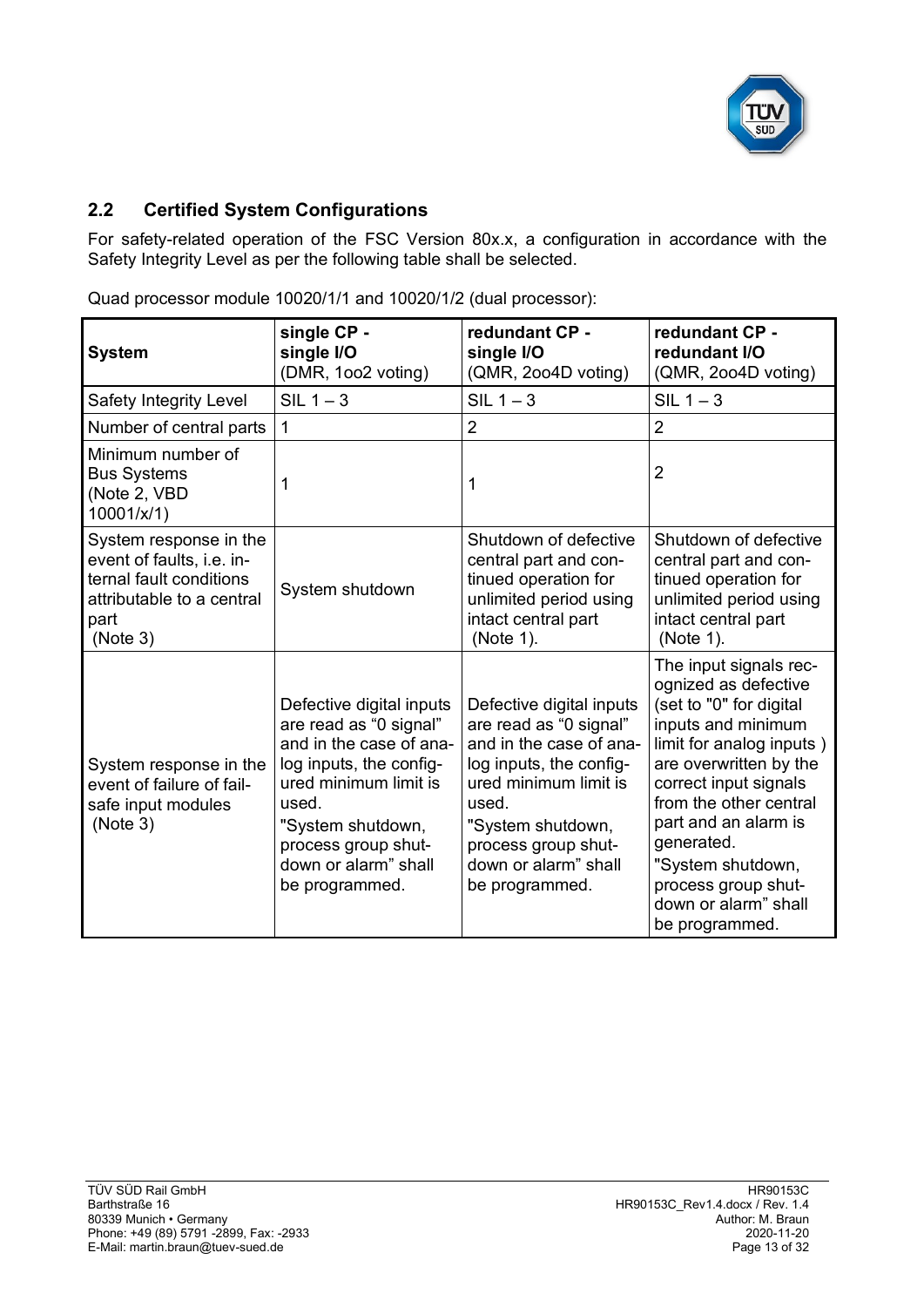

| <b>System</b>                                                                          | single CP -                                                                                                                                                                                                                                                                                                                              | redundant CP -                                                                                                                                                                                                                                                                                             | redundant CP -                                                                                                                                                                                                                                                                                                                                                                                                               |
|----------------------------------------------------------------------------------------|------------------------------------------------------------------------------------------------------------------------------------------------------------------------------------------------------------------------------------------------------------------------------------------------------------------------------------------|------------------------------------------------------------------------------------------------------------------------------------------------------------------------------------------------------------------------------------------------------------------------------------------------------------|------------------------------------------------------------------------------------------------------------------------------------------------------------------------------------------------------------------------------------------------------------------------------------------------------------------------------------------------------------------------------------------------------------------------------|
|                                                                                        | single I/O                                                                                                                                                                                                                                                                                                                               | single I/O                                                                                                                                                                                                                                                                                                 | redundant I/O                                                                                                                                                                                                                                                                                                                                                                                                                |
|                                                                                        | (DMR, 1002 voting)                                                                                                                                                                                                                                                                                                                       | (QMR, 2004D voting)                                                                                                                                                                                                                                                                                        | (QMR, 2004D voting)                                                                                                                                                                                                                                                                                                                                                                                                          |
| System response in the<br>event of failure of fail-<br>safe output modules<br>(Note 3) | Depending on the lo-<br>cality of the fault, the<br>system responds as<br>follows:<br>• Group shutdown of<br>the channel con-<br>cerned with contin-<br>ued operation for a<br>period of time de-<br>fined by the manu-<br>facturers PFD calcu-<br>lation for a specific<br>system of the chan-<br>nel concerned or<br>• System shutdown | Depending on the lo-<br>cality of the fault, the<br>system responds as<br>follows:<br>• Group shutdown of<br>the channel con-<br>cerned with contin-<br>ued operation for a<br>period of time de-<br>fined by the manu-<br>facturers PFD calcu-<br>lation for a specific<br>system or<br>• System shutdown | Depending on the lo-<br>cality of the fault, the<br>system responds as<br>follows:<br>• Group shutdown of<br>the channel con-<br>cerned with contin-<br>ued operation for a<br>period of time de-<br>fined by the manu-<br>facturers PFD calcu-<br>lation for a specific<br>system or<br>• Shutdown of the<br>affected central part<br>Continued operation<br>for unlimited period of<br>time using intact cen-<br>tral part |

*Table 5: Quad processor module 10020/1/1 and 10020/1/2 (dual processor)*

- Note 1: Faults in redundant central parts, which are detected and localised by self-tests result in single-central part operation with an unlimited time period. The mode of operation; single or redundant does not influence the coverage of self-tests. The self-test interval is not extended for single-central part operation. The self-test interval shall be less than the fault tolerance period of the process (PST).
- Note 2: Multiple VBD Bus systems may be used for expansion and I/O segregation.
- Note 3: For detailed Information see the current version of the FSC Safety Manual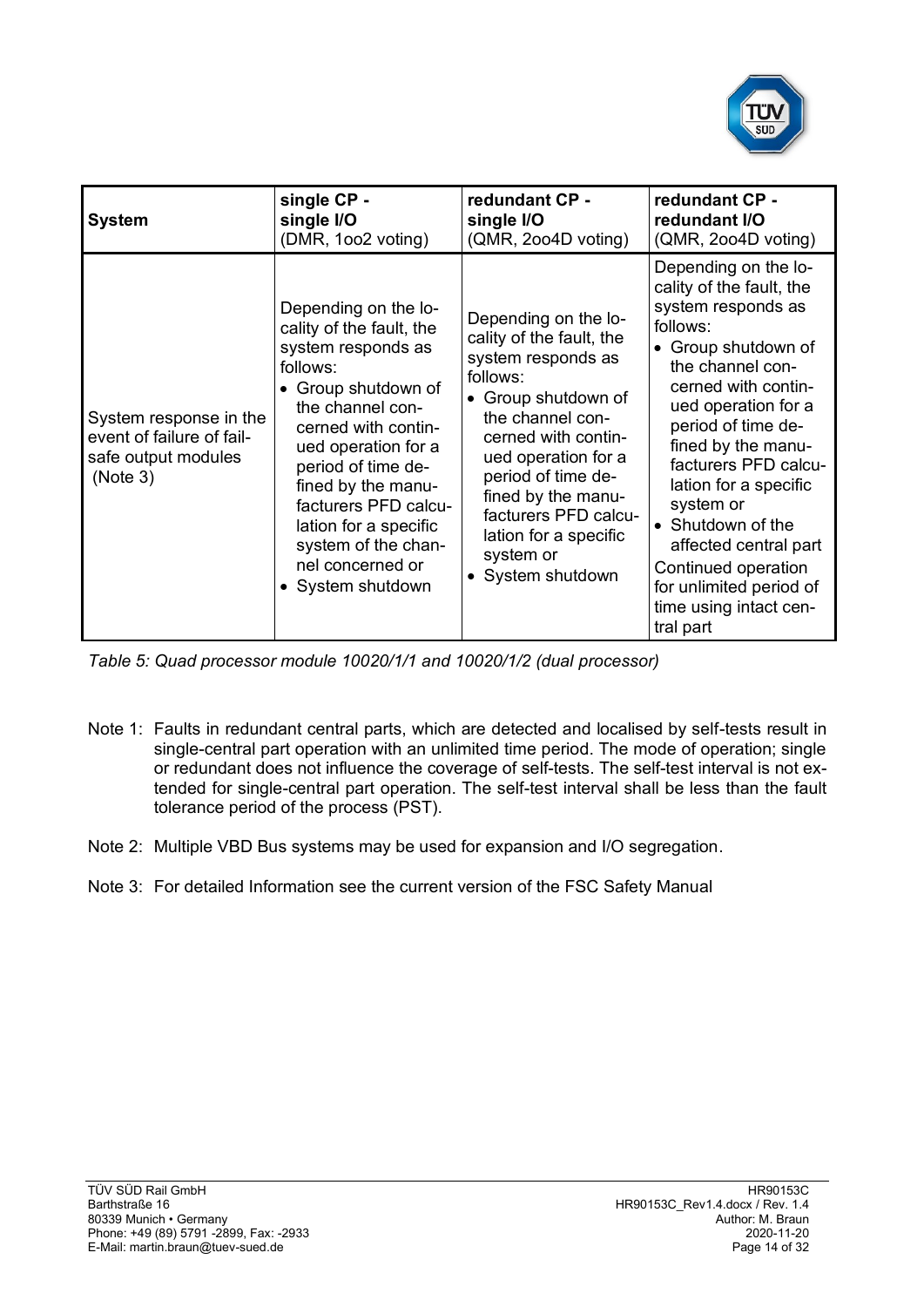

| <b>System</b>                                                                                                                                            | single CP -<br>redundant CP -<br>single I/O (1oo1D)<br>single I/O (1002D) |                                                                                                                                                                                                                                                                                                                                                                                                                                                                                                                                                                                                                                                                                         | redundant CP - redun-<br>dant I/O (1002D) |
|----------------------------------------------------------------------------------------------------------------------------------------------------------|---------------------------------------------------------------------------|-----------------------------------------------------------------------------------------------------------------------------------------------------------------------------------------------------------------------------------------------------------------------------------------------------------------------------------------------------------------------------------------------------------------------------------------------------------------------------------------------------------------------------------------------------------------------------------------------------------------------------------------------------------------------------------------|-------------------------------------------|
| Safety Integrity<br>Level                                                                                                                                | <b>SIL 1 - 3</b>                                                          | <b>SIL 1 - 2</b>                                                                                                                                                                                                                                                                                                                                                                                                                                                                                                                                                                                                                                                                        | <b>SIL 1 - 3</b>                          |
| Number of cen-<br>tral parts                                                                                                                             | 1                                                                         | $\overline{2}$                                                                                                                                                                                                                                                                                                                                                                                                                                                                                                                                                                                                                                                                          | $\overline{2}$                            |
| Minimum num-<br>ber of Bus Sys-<br>tems (Note 6)<br>(VBD 10001/x/1)                                                                                      | 1                                                                         | 1                                                                                                                                                                                                                                                                                                                                                                                                                                                                                                                                                                                                                                                                                       | $\overline{2}$                            |
| System re-<br>sponse in the<br>event of localis-<br>able faults, i.e.<br>internal fault<br>conditions at-<br>tributable to a<br>central part<br>(Note 5) | System shutdown                                                           | SIL 1 - 2:<br>Shutdown of defective central part and continued opera-<br>tion for unlimited period using intact central part.<br><b>SIL 3:</b><br>Possible system response:<br>• Shutdown of defective central part and single-channel<br>operation for a period of time defined by the manufac-<br>turers PFD calculation for a specific system.<br>(Note 4)<br>System shutdown can be programmed by means of us-<br>er program.                                                                                                                                                                                                                                                       |                                           |
| System re-<br>sponse in the<br>event of I/O<br>comparison er-<br>rors (non-<br>localisable)<br>Input compari-<br>son                                     |                                                                           | In the event of input signals recognised as inconsistent by<br>comparison, the system switches to the safe condition of<br>the affected input and indicates this by a system flag.<br>The fault response "System shutdown, process group<br>shutdown or alarm" shall be programmed.<br>Or if<br>• the process is continuously monitored by an operator<br><b>AND</b><br>• the process safety time is sufficiently long to insure<br>manual shutdown<br>AND<br>• the operator has sufficient means to monitor and shut-<br>down the process independent of the FSC system<br><b>AND</b><br>• the fault is annunciated by fail-safe means<br>manual reaction and shutdown is permissible. |                                           |

Central processing unit 10002/1/2 and 10012/1/2 (single processor):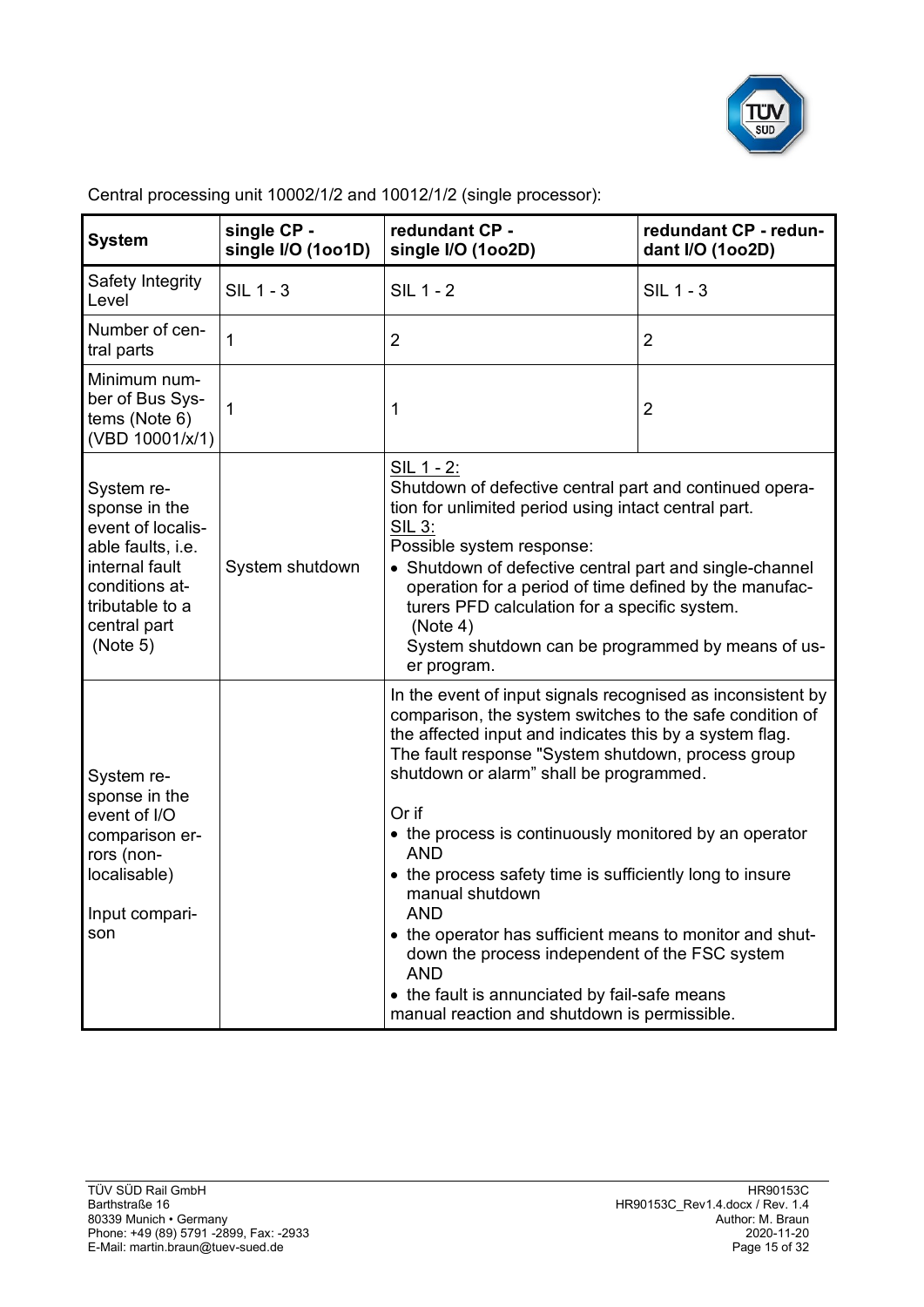

| <b>System</b>                                                                                                         | single CP -<br>single I/O (1001D)                                                                                                                                        | redundant CP -<br>single I/O (1002D)                                                                                                                                                                                                                                                                                                                                                                                                                                                                                                                                            | redundant CP - redun-<br>dant I/O (1002D)                                                                                                                                                                                                                                                                                                                                                                                |
|-----------------------------------------------------------------------------------------------------------------------|--------------------------------------------------------------------------------------------------------------------------------------------------------------------------|---------------------------------------------------------------------------------------------------------------------------------------------------------------------------------------------------------------------------------------------------------------------------------------------------------------------------------------------------------------------------------------------------------------------------------------------------------------------------------------------------------------------------------------------------------------------------------|--------------------------------------------------------------------------------------------------------------------------------------------------------------------------------------------------------------------------------------------------------------------------------------------------------------------------------------------------------------------------------------------------------------------------|
| System re-<br>sponse in the<br>event of I/O<br>comparison er-<br>rors (non-<br>localisable)<br>Output compari-<br>son |                                                                                                                                                                          | An output comparison error is indicated by a system flag.<br>The fault response "System shutdown, process group<br>shutdown or alarm" shall be programmed.<br><b>SIL2: IF</b><br>• the process is continuously monitored by an operator<br><b>AND</b><br>• the process safety time is sufficiently long to insure<br>manual shutdown<br><b>AND</b><br>• the operator has sufficient means to monitor and shut-<br>down the process independent of the FSC system<br><b>AND</b><br>• the fault is annunciated by fail-safe means<br>manual reaction and shutdown is permissible. |                                                                                                                                                                                                                                                                                                                                                                                                                          |
| System re-<br>sponse in the<br>event of failure<br>of fail-safe out-<br>put modules<br>(localisable<br>fault)         | Depending on the<br>locality of the fault,<br>the system re-<br>sponds as follows:<br>• Shutdown of out-<br>put signal or<br>• Group shutdown<br>or<br>• System shutdown | SIL3: System shutdown<br>Depending on the locality of the<br>fault, the system responds as<br>follows:<br>• Shutdown of output signal of<br>the channel concerned or<br>• Group shutdown of the chan-<br>nel concerned<br>• System shutdown                                                                                                                                                                                                                                                                                                                                     | Depending on the locali-<br>ty of the fault, the sys-<br>tem responds as fol-<br>lows:<br>• Shutdown of output<br>signal of the channel<br>concerned or<br>• Group shutdown of<br>the channel con-<br>cerned or<br>• Shutdown of the af-<br>fected central part<br><u>SIL 3:</u><br>Continued operation for<br>a period of time defined<br>by the manufacturers<br>PFD calculation for a<br>specific system.<br>(Note 4) |
|                                                                                                                       | Process group<br>shutdown or system<br>shutdown shall be<br>programmed.                                                                                                  | Process group shutdown or<br>system shutdown shall be pro-<br>grammed.                                                                                                                                                                                                                                                                                                                                                                                                                                                                                                          | Process group shut-<br>down or system shut-<br>down shall be pro-<br>grammed.                                                                                                                                                                                                                                                                                                                                            |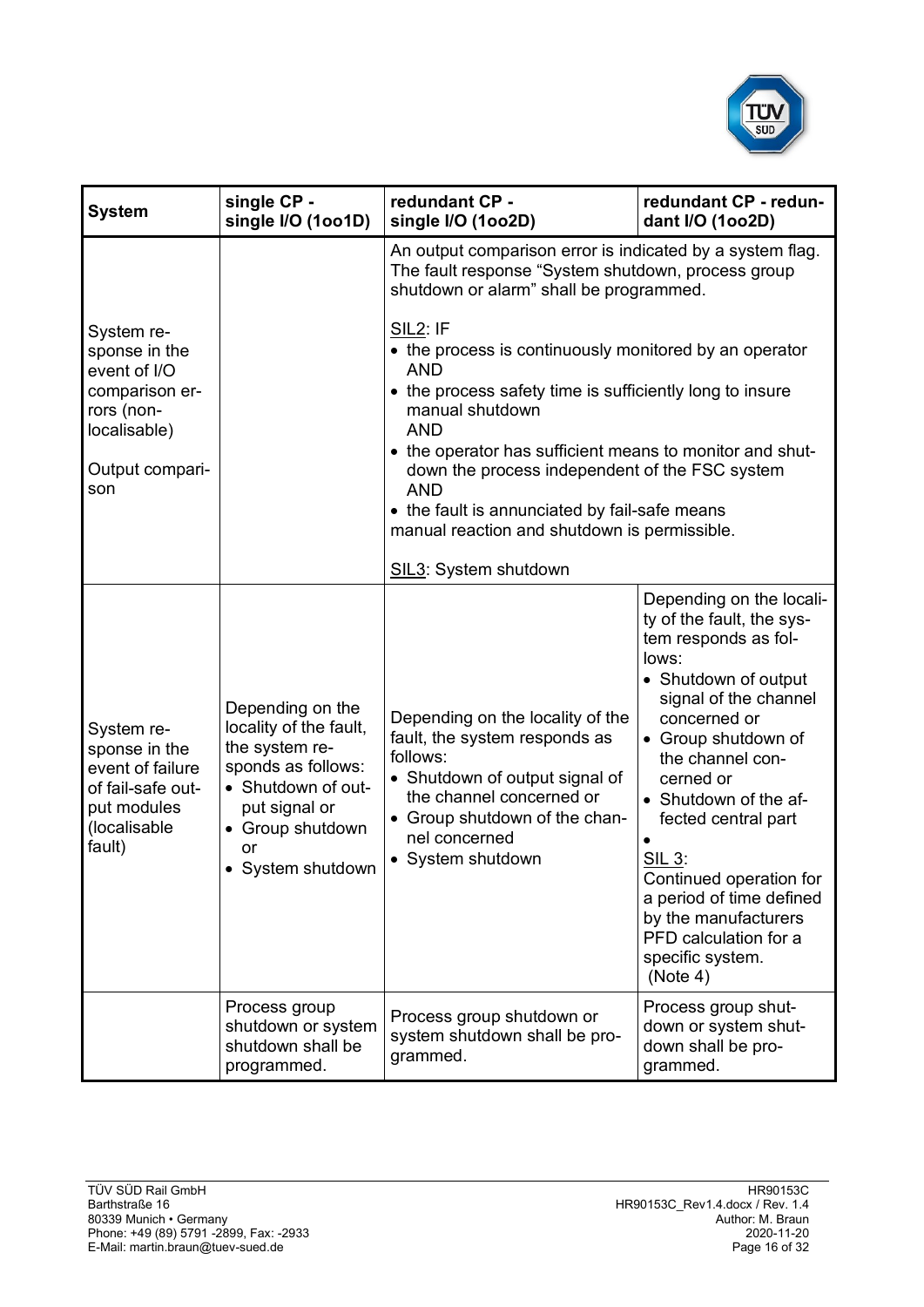

| <b>System</b>                                                                                               | single CP -                                                                                                                                                                                                                               | redundant CP -                                                                                                                                                                                                                                                                                                                                                                                                                                                                                                                                                                                                                                                                | redundant CP - redun-                                                                                                                                                                                                                                                                                                                                                                                                               |
|-------------------------------------------------------------------------------------------------------------|-------------------------------------------------------------------------------------------------------------------------------------------------------------------------------------------------------------------------------------------|-------------------------------------------------------------------------------------------------------------------------------------------------------------------------------------------------------------------------------------------------------------------------------------------------------------------------------------------------------------------------------------------------------------------------------------------------------------------------------------------------------------------------------------------------------------------------------------------------------------------------------------------------------------------------------|-------------------------------------------------------------------------------------------------------------------------------------------------------------------------------------------------------------------------------------------------------------------------------------------------------------------------------------------------------------------------------------------------------------------------------------|
|                                                                                                             | single I/O (1001D)                                                                                                                                                                                                                        | single I/O (1002D)                                                                                                                                                                                                                                                                                                                                                                                                                                                                                                                                                                                                                                                            | dant I/O (1002D)                                                                                                                                                                                                                                                                                                                                                                                                                    |
| System re-<br>sponse in the<br>event of failure<br>of fail-safe input<br>modules<br>(localisable<br>faults) | Defective digital<br>inputs are read as<br>"0 signal" and in the<br>case of analogue<br>inputs, the config-<br>ured minimum limit<br>is adopted.<br>"System shutdown,<br>process group<br>shutdown or alarm"<br>shall be pro-<br>grammed. | Defective digital inputs are read<br>as "0 signal" and in the case of<br>analogue inputs, the configured<br>minimum limit is adopted.<br>The fault response "System<br>shutdown, process group shut-<br>down or alarm shall be pro-<br>grammed<br>OR if<br>• the process is continuously<br>monitored by an operator<br><b>AND</b><br>• the process safety time is<br>sufficiently long to insure<br>manual shutdown<br><b>AND</b><br>• the operator has sufficient<br>means to monitor and shut-<br>down the process independ-<br>ent of the FSC system<br><b>AND</b><br>• the fault is annunciated by<br>fail-safe means<br>manual reaction and shutdown<br>is permissible. | The input signals recog-<br>nised as defective are<br>overwritten by the cor-<br>rect input signals from<br>the other channel and<br>an error message is<br>generated.<br>The fault response<br>"Process group shut-<br>down or alarm" with con-<br>tinued operation for a<br>period of time defined by<br>the manufacturers PFD<br>calculation for a specific<br>system (Note 4) or "Sys-<br>tem shutdown" shall be<br>programmed. |

*Table 6: Central processing unit 10002/1/2 and 10012/1/2 (single processor)*

Note 4: Faults in redundant central parts which are detected and localised by the self-tests result in single-central part operation for a limited time period. The mode of operation; single or redundant does not influence the coverage of the self-tests. The self-test interval is not extended for singlecentral part operation. The self-test interval shall be less than the fault tolerance period of the process (PST).

The fail-to-danger-rate of an application including sensors and positioners at the controller's ascertained MTBF figures and fault coverage rates are not significantly increased by single-channel operation for a limited period. This period has to be defined by the manufacturers PFD calculation for a specific system

The calculated maximum duration for single-central part operation depends on the specific process concerned and must be specified individually for each application. On the FSC system, this is specified by means of the system parameter "Interval time between faults".

Note 5: SIL 1- 2: All faults which are only detected by comparing the internal system statuses of the two central parts and cannot be localised result in a system alarm

SIL 3: For central parts and output failures all faults which are only detected by comparing the internal system statuses of the two central parts and cannot be localised result in immediate shutdown of the system.

Note 6: Multiple VBD Bus systems may be used for expansion and I/O segregation.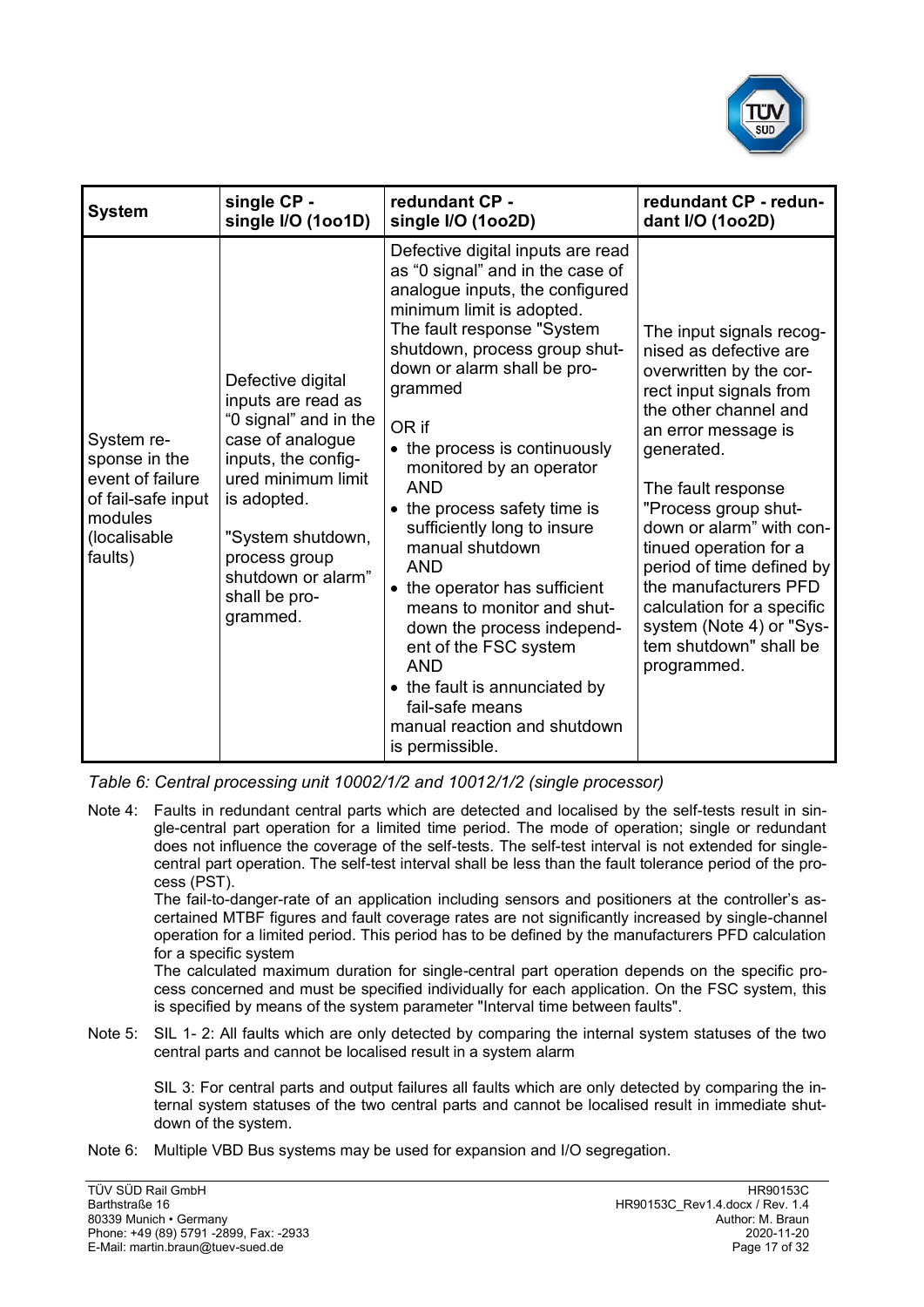

#### **2.3 Reconfiguration**

The reconfiguration options possible and permissible depend on the safety classification applicable in each case and the system configuration.

In the event of faults on a safety-related input module, the input signal concerned is masked out (input signal set to zero, error flag set). In the event of faults on a safety-related output module, a sub-process shutdown is performed if a sub-process has been configured to which the output concerned belongs.

The following table illustrates the relationship between the defined system configuration and the permissible reconfiguration in the event of faults, which are not covered by the above fault responses to peripheral faults. In particular, this includes central part faults and faults on the vertical and horizontal busses as well as faults on safety-related output modules if no sub-processes have been configured.

| <b>System Configuration</b>    | Reconfiguration                                                                                          | <b>Action After Elimination of</b><br>Fault  |
|--------------------------------|----------------------------------------------------------------------------------------------------------|----------------------------------------------|
| single CP -<br>single I/O      | System shutdown                                                                                          | Restart after clearance from<br>the operator |
| redundant CP -<br>single I/O   | single CP - single I/O in the event<br>of faults on the central part.                                    | redundant CP -<br>single I/O                 |
|                                | System shutdown or process group<br>shutdown in the event of faults on a<br>safety-related output module | Restart after clearance from<br>the operator |
| redundant CP-<br>redundant I/O | single CP -<br>single I/O                                                                                | redundant CP -<br>redundant I/O              |

Re-activation of subsystems after repair is possible while the system is running. In such cases, the restarted central part copies the data from the running system. The operator should treat all error messages on start-up with particular caution.

## **2.4 Mixed Configurations**

In order to provide greater capability of process-specific risk analysis and allocation of process signals to specific Safety Integrity Level, the FSC system offers the facility of mixed configuration. The mixed configuration "redundant CP - redundant I/O" / "redundant CP - single I/O)" allow processing signals of the Safety Integrity Level up to and including SIL 3.

## **2.5 Possible Wiring Alternatives for Safety Integrity Level SIL 1 to SIL 3**

#### **2.5.1 Inputs**

For SIL 3 with redundant inputs, the input modules of both channels shall be used. Safety-related process variables shall be read from both busses.

If fail-safe sensors are used for SIL 3 with single I/O, one controller input for each safety-related process signal is sufficient. Programming and connection of inputs for non fail-safe sensors is explained in detail in the Appendix C "Safety-Related Inputs with Non-Fail-Safe Sensors" of the current FSC Software Manual.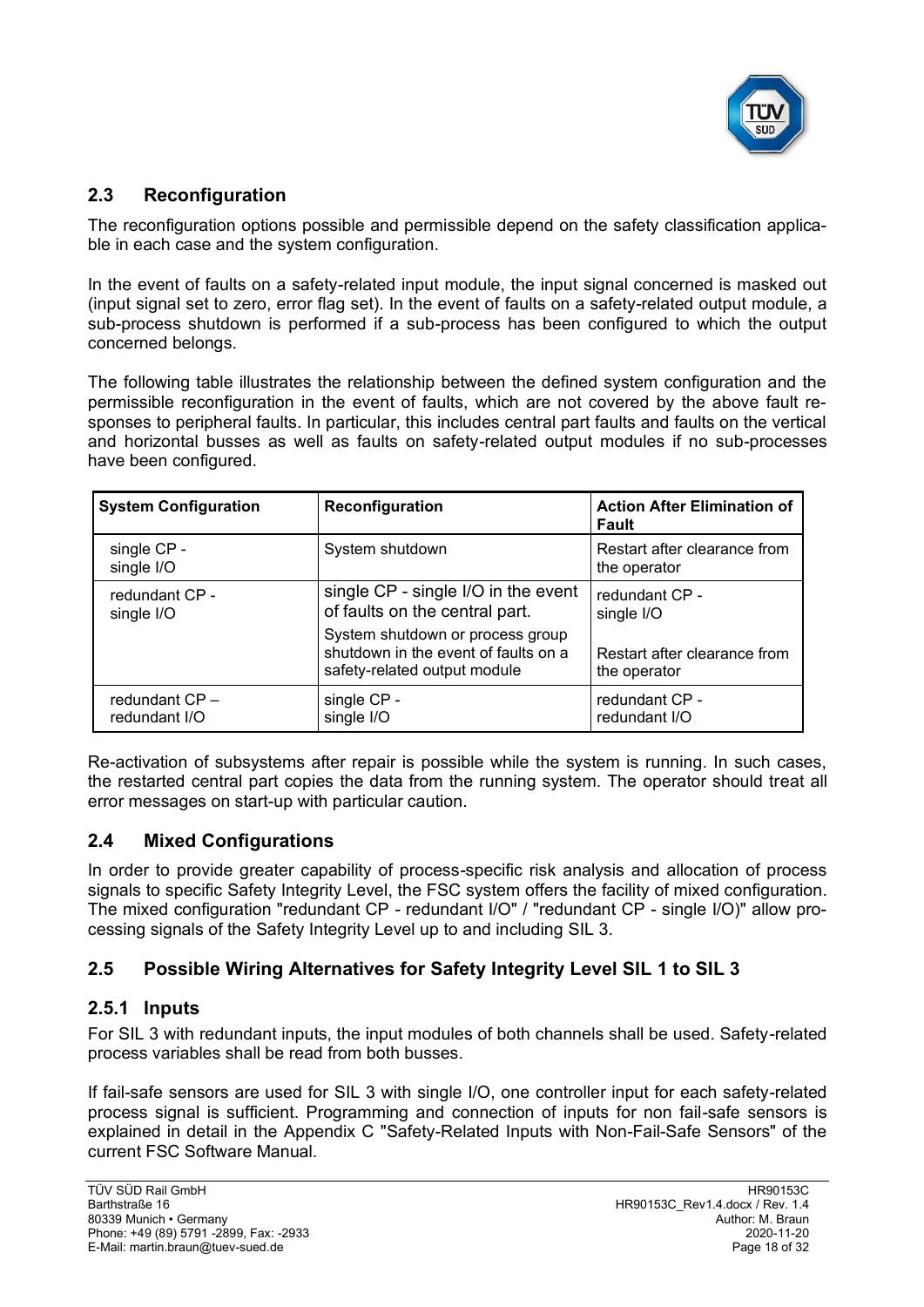

## **2.5.2 Outputs**

The shutdown circuits in safety-related applications shall always take the form of dual independent circuits. In single I/O configurations up to and including SIL 3 this is provided by connection of the output signal in series with the integrated secondary means of deenergization (group shutdown or total shutdown via watchdog) on the safety related output modules.

In order to increase availability, in the system configuration "redundant CP - redundant I/O", the outputs of both channels are connected in parallel.

In accordance with the application-specific standards, it is assumed that for SIL 3 applications, redundant actuators will normally be used, each of which is capable of bringing the process to a safe condition.

## **2.6 Communication**

The certified version of the operating system supports the following communication protocols:

| <b>Data Transmission Protocol</b>                                                                                                                                                                                                                                                        | <b>Transmission of Safety-</b><br><b>Related Data Permissible?</b> |
|------------------------------------------------------------------------------------------------------------------------------------------------------------------------------------------------------------------------------------------------------------------------------------------|--------------------------------------------------------------------|
| FSC protocol for communication between two redundant central parts<br>(up to SIL 3)                                                                                                                                                                                                      | Yes                                                                |
| FSC protocol for communication (multi-drop and point to point) be-<br>tween FSC systems where one of the peers is running on a FSC<br>release < $R800.x$ (up to SIL 3)                                                                                                                   | Yes                                                                |
| SafeNet protocol for communication (multi-drop only) between FSC<br>systems that are running on a FSC release >= R800.2 (up to SIL 3)                                                                                                                                                    | Yes                                                                |
| SafeNet protocol for communication (multi-drop only) between FSC<br>systems that are running on a FSC release >= R801.1 and Safety<br>Manager systems that are running on a Safety Manager release<br>>= R161.1 (up to SIL 3), restriction on compatibility see 5.5.2                    | Yes                                                                |
| Modified RKE3964R protocol for communication (point to point) via<br>public telecommunication services (up to SIL 2) with extra measures<br>for data integrity in the application program via the FLD modules:<br>MASTER 1, FIRST ISSUE, 07-26-1998<br>SLAVE 62, FIRST ISSUE, 07-26-1998 | Yes                                                                |
| Communication via standard RKE3964R protocol                                                                                                                                                                                                                                             | No                                                                 |
| Communication with FSC Navigator                                                                                                                                                                                                                                                         | N <sub>o</sub>                                                     |
| Transmission of data from and to peripheral systems (printer, process<br>control system, etc.)                                                                                                                                                                                           | <b>No</b>                                                          |
| Communication via Modbus (RTU)                                                                                                                                                                                                                                                           | <b>No</b>                                                          |
| Communication via Universal Control Network (UCN) with the<br><b>HONEYWELL Total Plant Solution System</b>                                                                                                                                                                               | <b>No</b>                                                          |
| Communication via Ethernet with the HONEYWELL Experion PKS<br>system and Plantscape system                                                                                                                                                                                               | No                                                                 |
| Communication via PBUS with the ABB Automation Contronic E/S<br>process control system                                                                                                                                                                                                   | No                                                                 |

*Table 7: Supported communication protocols*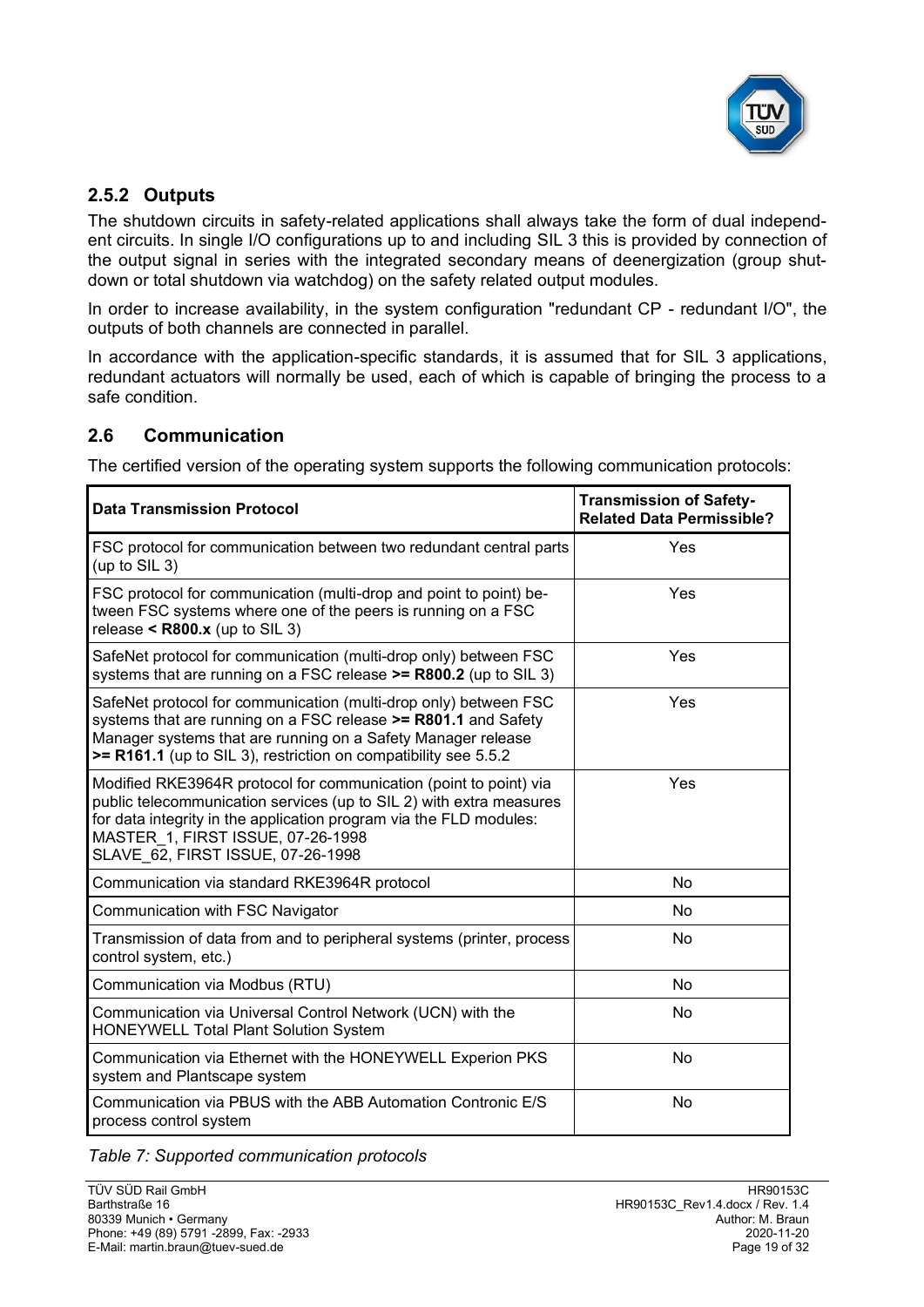

# <span id="page-19-0"></span>**2.6.1 Safety-Related Communication (FSC protocol and SafeNet protocol)**

The FSC system permits distributed configuration of safety-related systems. In such cases, two basically different communications structures between the individual FSC systems can be constructed:

- point to point links (on FSC-FSC protocol, only)
- multi-drop links

Both communications structures can be used within the same system configuration. To assist communication in such a network, one system can be configured as a communications server.

The complete communications route including non-safety-related transmission components such as modems or fibre-optic cable links are covered by the safety procedures used.

The safety-related data (marker bytes and register bytes) to be transmitted between the FSC systems shall be identified as such during the parameterisation process.

The transmission times inherent in communication have the effect of lengthening the fault response times of the relevant FSC systems. The increased fault response time must be taken into account and shall not exceed the process safety time of the application concerned.

Additional important information on FSC communication is given in the FSC Safety Manual.

#### <span id="page-19-1"></span>**2.6.2 Safety-Related Communication (RKE 3964R Protocol)**

To establish communication via public telecommunication services the modified RKE 3964R protocol together with extra measures for data integrity in the application program can be used to exchange safety related data up to SIL 2.

The extra measures must be programmed via the FSC logic functions and must fulfil following requirements:

- Timing integrity
- Address integrity
- Data integrity
- Wrong sequence of telegrams

Unlike the regular FSC protocol, these requirements are not implicitly covered with the standard RKE 3964R communication protocol, but must be programmed via the FSC logic functions realised with the modules MASTER 1 and SLAVE 62.

The RKE protocol is a Point to Point protocol, and cannot be used for multi-drop communications. The complete communications route including non-safety-related transmission components such as modems or fiber-optic cable links are covered by the safety procedures used.

The safety-related data (marker bytes and register bytes) to be transmitted between the FSC systems shall be identified as such during the parameterisation process.

The transmission times inherent in communication have the effect of lengthening the fault response times of the relevant FSC systems. The increased fault response time must be taken into account and shall not exceed the process safety time of the application concerned.

Additional important information on RKE 3964R communication is given in the FSC Safety Manual.

Note: If safety relevant communication is used the FSC-FSC protocol is preferred because all safety checks are implemented in the system software.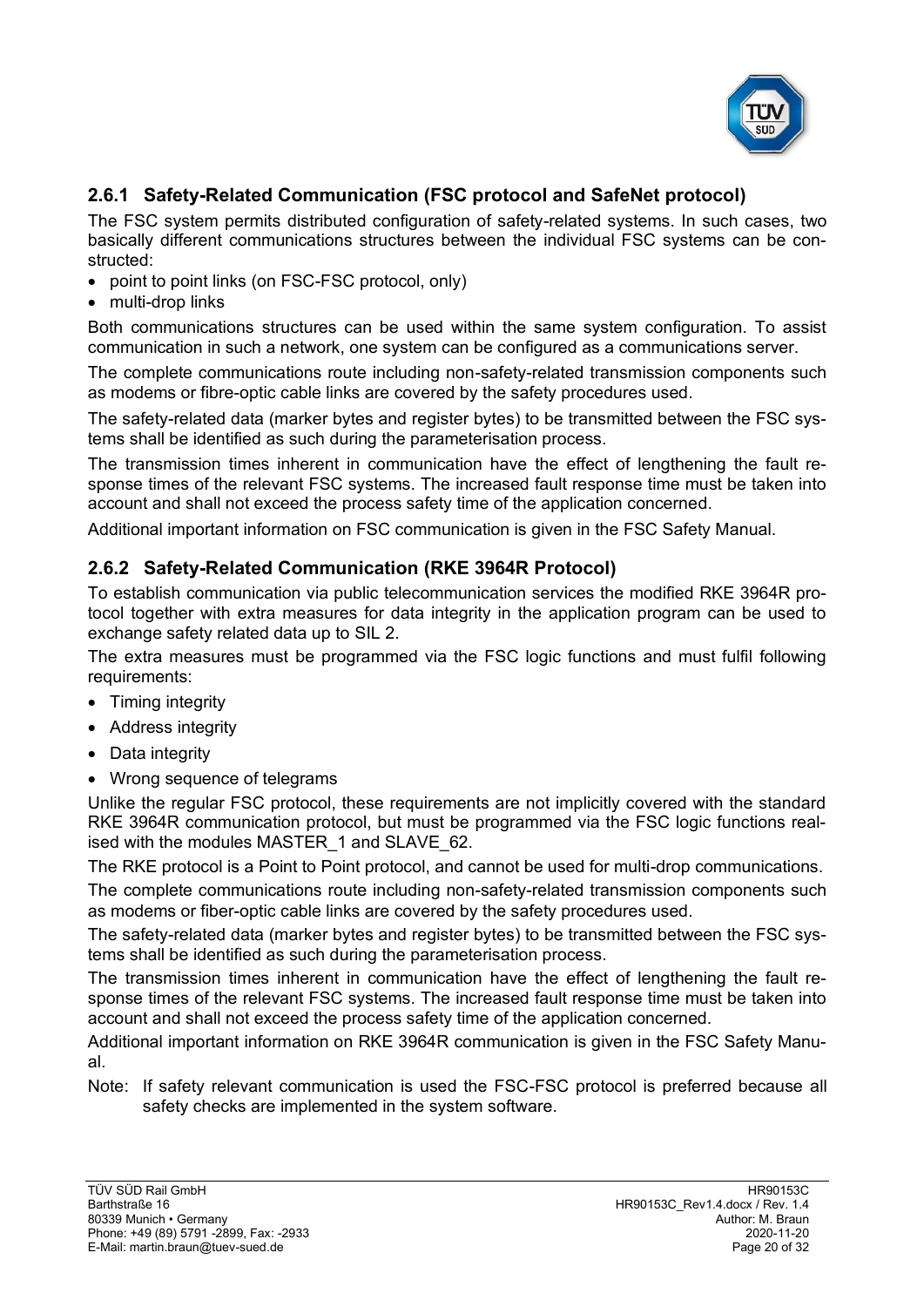

## <span id="page-20-0"></span>**2.6.3 Non-Safety-Related Communication**

Use of the other transmission protocols provided by the FSC system - in particular the Universal Control Network (UCN) to the Honeywell TotalPlant Solution System, the Ethernet protocol to the Honeywell Experion PKS system and Plantscape system and the PBUS to the ABB Automation Contronic E/S process control system - will not impair the safety-related performance of the FSC system or an FSC network, assuming that parameterisation and application programming have been correctly performed.

The data sent and received by the non-safety-related protocols shall normally be considered as not relevant to safety and shall be processed on that basis. The data exchange between FSC system and the mentioned process control systems can be configured to be:

- read only
- read and write (write only for non-safety related variables in predefined memory areas)

## **2.6.4 Access to the FSC safety system by the FSC Navigator**

During active operation of the safety functions, the following modes of access to the FSC safety system by the PC operated application development package "FSC Navigator" are permitted:

Read access:

- Reading of process statuses and FSC safety system statuses
- Diagnostic status of the FSC safety system

Read access by maintenance functions of the FSC Navigator

- "On-line rebuild" of the FSC database on the FSC Navigator
- Reading back and checking the running application program

Limited Write access is also permitted for the following functions subject to clearance from the operator. The responsibility for both functions lies with the operator.

- Forcing of "enabled" FSC variables: Forcing may only be authorised by way of a keyoperated switch. Checking of which signals may be forced can be performed with the aid of a printout of the FSC variables.
- "Maintenance Override": Use of the "maintenance override" function must comply with the requirements set out in the current version of the document "Maintenance Override" published by TÜV SÜD and TÜV Rheinland.

## **2.7 Compiling the Application Program**

The planning, programming and compiling of the application program are carried out with the aid of the "FSC Navigator". Since the hardware environment of the FSC user station must be viewed as non-safety-related, additional facilities have been implemented in the FSC programming system in order to enable straightforward checking of correct compilation of the application for the user. The functions referred to below are described in detail in the FSC Safety Manual.

Compilation of the application is checked by an independent and diversely developed decompiler and comparator ("Verify FSC Application Software" function). The project engineer shall perform a consistency check of the messages of that function on site and the CRC signature of the application software shall be compared with the CRC signature of the application work files.

The function "Verify FSC Application Software" can also be employed as a revision comparator. In such situations, the modified application is compared with the original application. Based on the expectation that all modifications must appear in the log file, it can be demonstrated that all modifications have been correctly incorporated in the new application.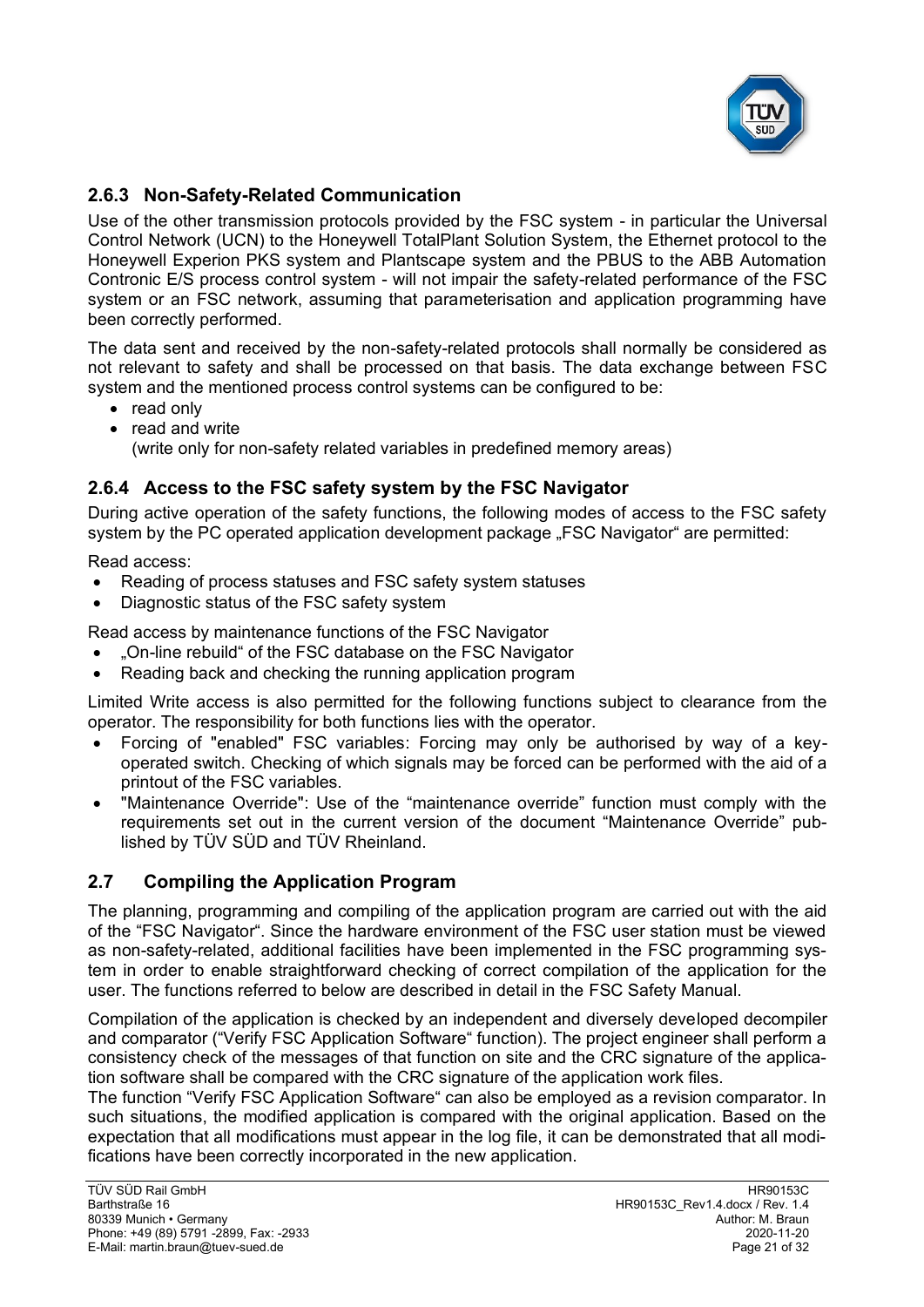

# **2.8 Migrating an Application Program**

The 'Verify Application' option of FSC Navigator can also be used to verify that the migration and download of an FSC application to a Safety Manager controller has been completed.

The customer shall execute 'Verify Application' on 2 separate PCs and compare the reported differences which should be identical.

The customer shall carry out a functional test on application level for at least one channel of each safety related input and output module.

## **2.9 FSC safety checker**

The FSC safety checker is used to verify the safety consistency of any engineered FSC application created with the FSC Navigator software.

The principle of the FSC safety checker is, that any output which is used for safety critical applications (e.g. for shutdown purposes) should be set to safety related, and the path (inputs, logic) which results in this output should be safety related as well. Any inconsistency with this rule will be reported by the safety checker.

## **2.10 Modifying the Application Program during Operation**

In the case of the redundant systems "redundant CP - single I/O", "redundant CP - redundant I/O" and mixed configuration "redundant CP - redundant I/O" / "redundant CP - single I/O", applications allow modifications to the application software to be carried out during active operation. A detailed description of the procedure involved is given in the Appendix D "On-Line Modification" in the FSC Software Manual.

## **2.11 Machinery Safety applications**

The FSC system can be used for Machinery Safety applications. The FSC Machine Safety manual (PM.MAN.8172) describes basic machinery safety functions.

The connecting and signal handling details for these supported solutions are specified in the FSC Machine Safety Manual.

## <span id="page-21-0"></span>**2.12 Release identification**

This report covers the [FSC Version 80x.x](#page-0-5) where x indicates the actual (maintenance) release.

For release 80x.x the following safety related software components shall be used:

| <b>Release</b> | <b>CPU System software</b><br>version (safety related) /<br><b>System Software CRC</b> | <b>Communication Modules,</b><br><b>System software version</b><br>(safety related) | <b>Verify Application</b> |
|----------------|----------------------------------------------------------------------------------------|-------------------------------------------------------------------------------------|---------------------------|
| 800.2          | 80.02 / 0xA9FFB37F                                                                     | 80.02                                                                               | 60.1.0.0                  |
| 801.1          | 80.11 / 0x9BD0C08F                                                                     | 80.11                                                                               | 60.2.0.0                  |
| 801.2          | 80.12 / 0xE2FFE285                                                                     | 80.12                                                                               | 60.3.0.0                  |
| 801.3          | 80.13 / 0xE255714B                                                                     | 80.12                                                                               | 60.3.0.0                  |
| 801.4          | 80.14 / 0x2C8EE0C3                                                                     | 80.14                                                                               | 60.3.0.0                  |

For details see individual release letters of R80x.x.

The hardware modules are listed in section [2.1.3](#page-7-0) and [2.1.4.](#page-10-0)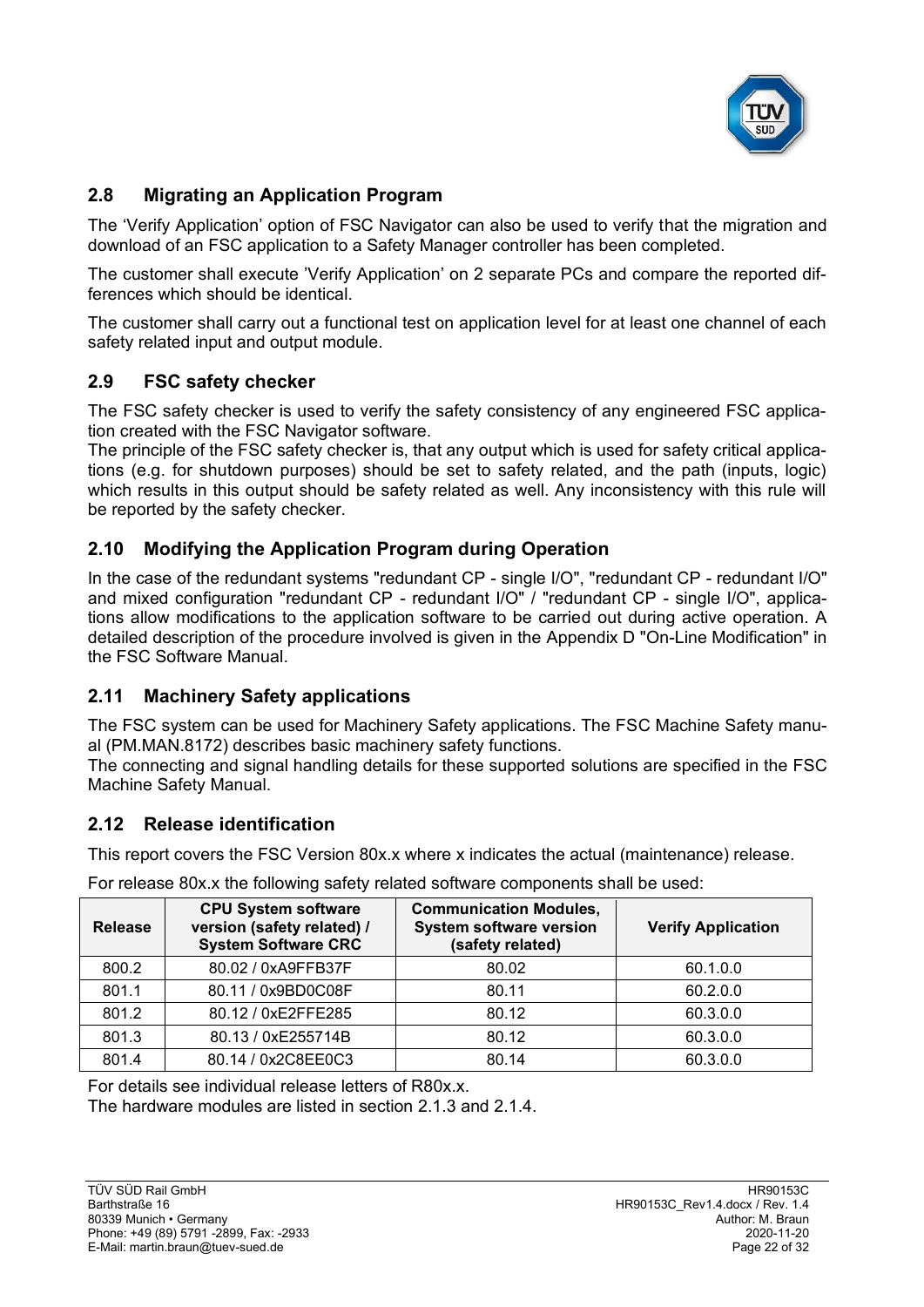

# <span id="page-22-0"></span>**3 Certification Requirements**

## **3.1 Basis of Certification**

The certification of the [FSC Version](#page-0-5) 80x.x will be according to the regulations and standards listed in clause [3.3](#page-23-0) of this document. This will certify the successful completion of the following test segments:

- I. Functional safety
	- Analysis of the system structure (FMEA system)
	- Analysis of the hardware (FMEA component, quantitative analysis)
	- Analysis of the software
	- Fault simulations and software tests
	- Test of the fault prevention measures
	- Functional test
- II. Electrical safety
- III. Susceptibility to environmental errors
	- Climate and temperature
	- Mechanical effects
- IV. Electromagnetic compatibility
- V. Safety information in the product documentation (safety manual, operating instructions)
- VI. Product-related Quality Management in manufacturing and product care.

Certification is dependent on successful completion of all above listed test segments. The testing follows the basic certification scheme for Safety Components of TÜV SÜD Rail GmbH.

#### **3.2 Certification Documentation**

Following test reports were issued by TÜV SÜD Rail GmbH or other accredited test laboratories.

<span id="page-22-1"></span>

| No.  | Title                                                                                                                                                          | Document-No./<br><b>File identifier</b> | <b>Revision</b> | <b>Date</b> |
|------|----------------------------------------------------------------------------------------------------------------------------------------------------------------|-----------------------------------------|-----------------|-------------|
| [R1] | Report<br>Fail-Safe Controller System Family, Version<br>710.x                                                                                                 | SH99495C                                | 7.10            | 2011-03-14  |
| [R2] | Technical Report by TÜV SÜD Rail GmbH<br>Assessment Report about the conformity<br>according IEC 61508 of the FSC Fail-Safe<br><b>Controller System Family</b> | HH80661T                                | 1.0             | 2003-05-13  |
| [R3] | <b>Technical Report</b><br>Fail-Safe Controller System Family, FSC<br>Version 710.x                                                                            | HH84624T                                | 1.0             | 2013-02-05  |
| [RA] | <b>Technical Report</b><br>Fail-Safe Controller System Family, FSC<br>Version 800.x                                                                            | <b>HR90152T</b>                         | 1.0             | 2016-11-11  |
| [RS] | Test Report about the approval of the<br>Safety Manager 160.2<br><b>TÜV Rheinland</b>                                                                          | 968/EZ 195.38/16                        |                 | 2016-09-01  |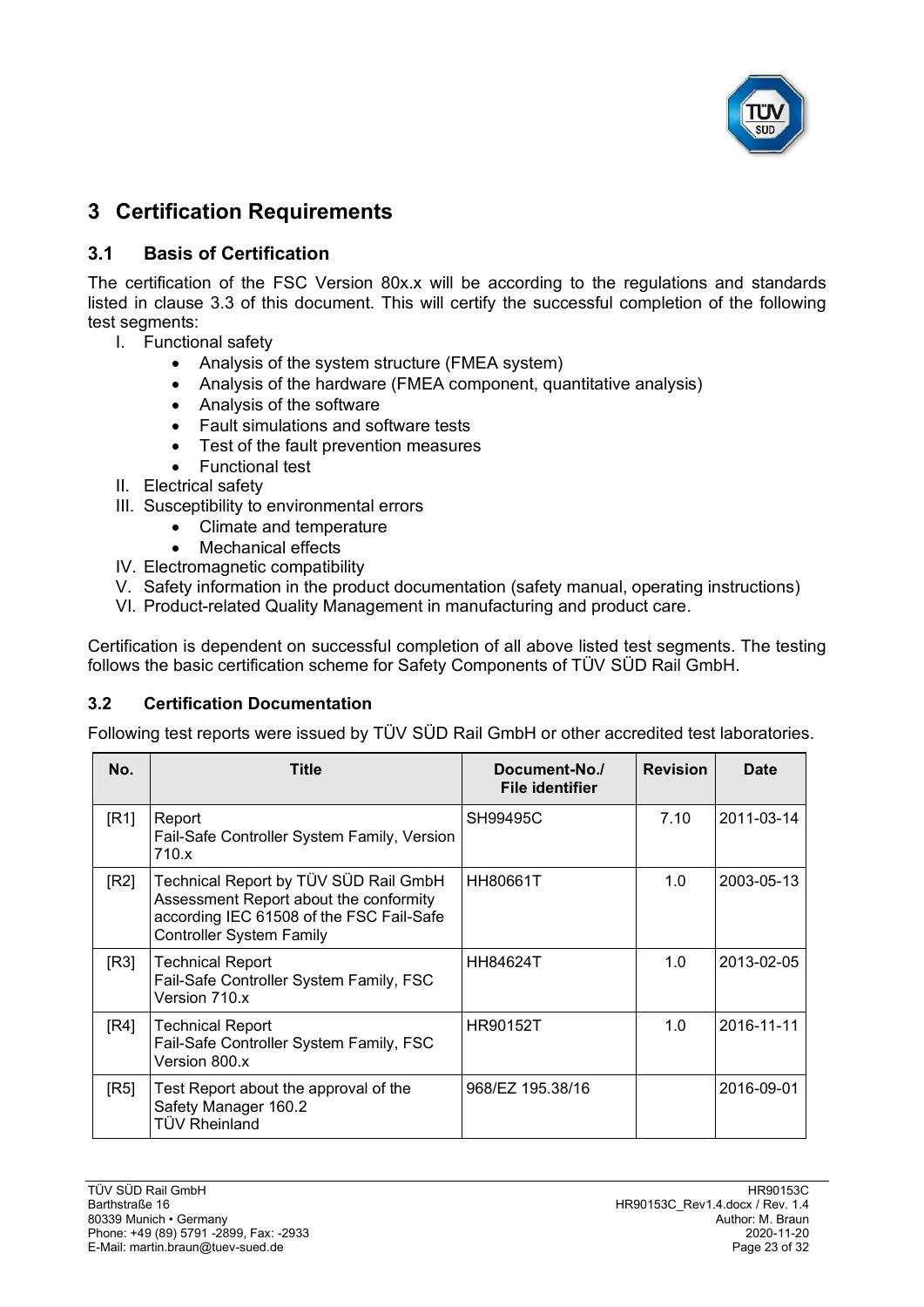

| No.  | <b>Title</b>                                                                                                 | Document-No./<br><b>File identifier</b>       | <b>Revision</b> | <b>Date</b> |
|------|--------------------------------------------------------------------------------------------------------------|-----------------------------------------------|-----------------|-------------|
| [R6] | <b>Inspection Report</b><br>FSM Assessment for product development<br>according IEC 61508<br><b>TÜV NORD</b> | SEBS-A.171939 13IR                            | 1.0             | 2014-07-07  |
| IR7  | Certificate FSM System<br><b>TÜV NORD</b>                                                                    | SEBS-A.165416/17                              | 1.0             | 2018-05.08  |
| [R8] | <b>EMC Test Report</b>                                                                                       | <b>BICON Report HON-</b><br>20160603-E1-2.pdf |                 | 2016-07-19  |

<span id="page-23-1"></span>Modifications have been evaluated and tested and are documented in the most recent version of the Technical Report of Modifications (TRM):

| Document No.    | <b>Modification Description</b> | Project No. |
|-----------------|---------------------------------|-------------|
| <b>HR92047T</b> | FSC Version R801.1              | 717515976   |
| HR93212T        | FSC Version R801.2              | 717517998   |
| <b>HR94480T</b> | FSC Version R801.3              | 717519732   |
| <b>HR95992T</b> | FSC Version R801.4              | 717521973   |

Further certification documentation:

[1] FSC R800 Safety Manual (FS90-800) by [Honeywell Safety Management Systems](#page-0-3) and reviewed by TÜV SÜD Rail GmbH.

Certification report on the most recently tested version:

[2] Report on the Certificate FSC Fail-Safe Controller System Family Version 710.x HH84623C, revision 1.5 of 10<sup>th</sup> May 2016 on FSC Version 710.x

Based on the specified purpose of use of the [FSC Version 80x.x](#page-0-5) in safety critical process applications, the certification is based on the following set of standards. The issuance of the certificate states compliance with these references unless specifically noted otherwise.

## <span id="page-23-0"></span>**3.3 Functional Safety**

The testing for functional safety is to be performed using the following standards and guidelines:

| No.  | <b>Standard</b>                    | Title                                                                                                                                                                                               |
|------|------------------------------------|-----------------------------------------------------------------------------------------------------------------------------------------------------------------------------------------------------|
| IN11 | IEC 61508-1: 2010<br>$(SIL 1 - 3)$ | Functional safety of electrical/electronic/programmable elec-<br>tronic safety-related systems<br>Part 1: General requirements                                                                      |
| [N2] | IEC 61508-2: 2010<br>$(SIL 1-3)$   | Functional safety of electrical/electronic/programmable elec-<br>tronic safety-related systems<br>Part 2: Requirements for electrical/electronic/ programmable<br>electronic safety-related systems |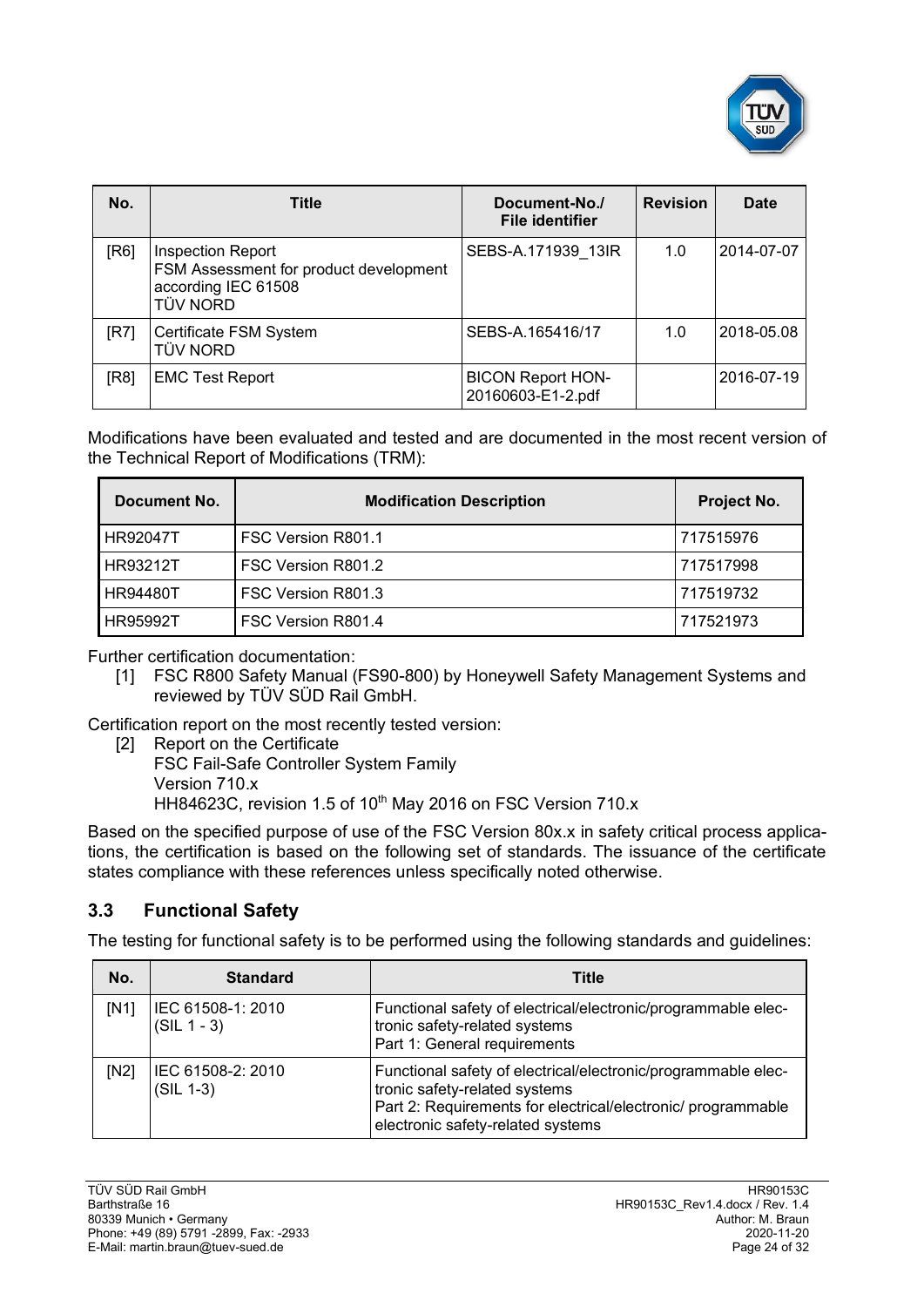

| No.  | <b>Standard</b>                  | <b>Title</b>                                                                                                                                                      |
|------|----------------------------------|-------------------------------------------------------------------------------------------------------------------------------------------------------------------|
| [N3] | IEC 61508-3: 2010<br>$(SIL 1-3)$ | Functional safety of electrical/electronic/programmable elec-<br>tronic safety-related systems<br>Part 3: Software requirements                                   |
| [N4] | IEC 61508-4: 2010<br>$(SIL 1-3)$ | Functional safety of electrical/electronic/programmable elec-<br>tronic safety-related systems<br>Part 4: Definitions and abbreviations                           |
| [N5] | EN 61511-1: 2004<br>$(SIL 1-3)$  | Functional safety -<br>Safety instrumented systems for the process industry sector<br>Part 1: Framework, definition, system hardware and software<br>requirements |

## **3.4 Basic Safety and Environmental Safety**

To complete and to specify the technical requirements resulting from the essential requirements of the directives listed above the testing of Basic Safety is to cover the following standards which were approved by other testing services:

| No.  | <b>Standard</b>     | <b>Title</b>                                                               |
|------|---------------------|----------------------------------------------------------------------------|
| [N6] | EN 60068-2-1: 2007  | Environmental testing<br>Part 2: Tests; Tests A: Cold                      |
| [N7] | EN 60068-2-2: 2007  | Basic environmental testing procedures<br>Part 2: Tests; Tests B: Dry Heat |
| [N8] | EN 60068-2-6: 2008  | Environmental testing<br>Part 2: Tests; Tests Fc: Vibration (sinusoidal)   |
| [N9] | EN 60068-2-27: 2009 | Environmental testing<br>Part 2: Tests; Tests Ea: Shock                    |

## **3.5 Electromagnetic Compatibility**

To complete and to specify the technical requirements resulting from the essential requirements of the directives listed above, the testing of Electromagnetic Compatibility is to cover the following standards which were approved by other testing services:

| No. | <b>Standard</b>         | Title                                                                                                                                                                                                                                                                               |
|-----|-------------------------|-------------------------------------------------------------------------------------------------------------------------------------------------------------------------------------------------------------------------------------------------------------------------------------|
|     | [N10] EN 61326-3-1:2008 | Electrical equipment for measurement, control and laboratory<br>use - EMC requirements -<br>Part 3-1: Immunity requirements for safety-related systems<br>and for equipment intended to perform safety-related func-<br>tions (functional safety) – General industrial applications |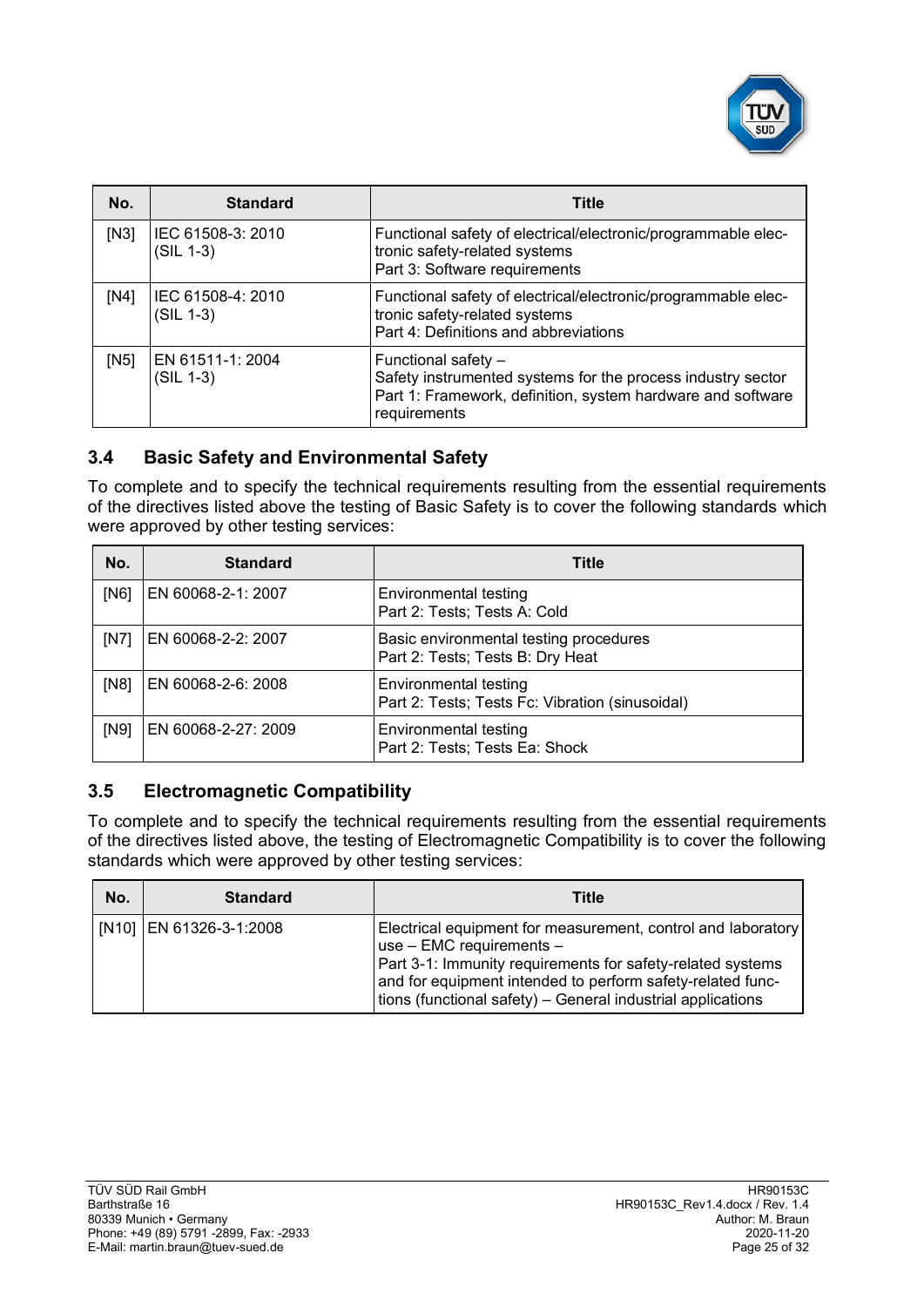

# <span id="page-25-0"></span>**4 Results**

# **4.1 Functional Safety**

The tests performed and quality assurance measures implemented by the manufacturer have shown that the [FSC Version 80x.x](#page-0-5) complies with the testing criteria specified in clause [3](#page-22-0) subject to the conditions defined in clause [5](#page-28-0) and its subsections, and is suitable for safety-related use in applications up to SIL [1-3](#page-3-1) in accordance with IEC 61508: 2010 and EN 61511 and can be used e.g. in applications as Emergency Shut Down (ESD), Fire & Gas detection and Burner Management Systems.

## **4.1.1 Fault Reaction and Timing**

Fault detection in the [FSC Version 80x.x](#page-0-5) is assured by means of following basic techniques:

- self test at power up and during operation
- two channel control logic with cross check
- redundancy
- dynamic signals
- de energizing in case of over and under-voltage
- de energizing by watch dog monitoring

#### **4.1.2 Evaluation of fault prevention measures**

For the avoidance of failures the following techniques and measures were used:

- Project management
- Documentation
- Structured specification
- Inspection of the specification or walk-through of the specification
- Observance of relevant guidelines and standards
- Structured design
- Modularization
- Use of well tried components
- Inspection of the hardware
- Functional testing (also under environmental conditions)
- Operational and maintenance instructions
- User- and maintenance friendliness

The individual measures for the avoidance of failures provide the required degree of effectiveness and are specified in the relevant documents

## **4.1.3 Analysis of the hardware safety integrity and hardware fault simulations (FIT)**

The Failure Mode Effect and Diagnostic Analysis (FMEDA) showed that the occurrence of a single fault do not lead to loss of the safe functioning. The individual architectural constrains are sufficient and their corresponding degree of fault detection provide the required degree of effectiveness.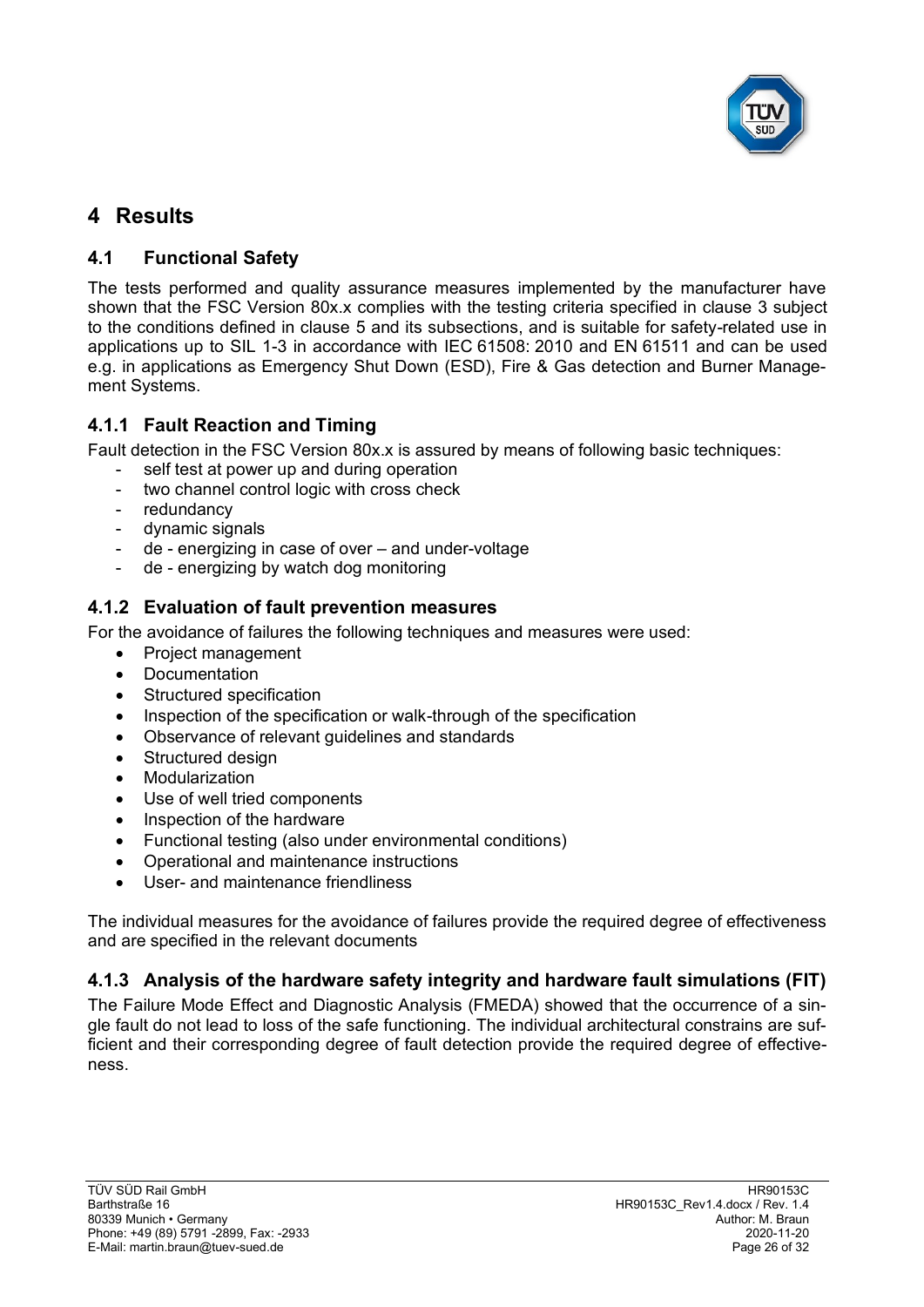

#### **Response Times:**

The response time to external requests applied directly to the FSC system is no more than twice the cycle time of the automation system.

In the case of single-channel system configuration, individual faults capable of bringing about a dangerous operating condition are detected within the projected test cycle time (configured process safety time) by the self-test and external test facilities. In the case of redundant system configurations, additional to the selftests, individual faults are detected within the period of two cycles of the automation system by comparing the two channels.

In the case of distributed safety-related system configurations, additional fault response times must be taken into consideration (see FSC Safety Manual, chapter 5.3, entitled "FSC Networks").

#### **Response of System to Faults:**

The response of the FSC system to detected faults can be broadly determined by means of the application program. The responsibility for programming the system's response to faults lies with the application program developer. The standard system responses or system messages are detailed in the FSC Safety Manual in the chapter 6, "FSC System Fault Detection and Response".

Individual faults which can be definitely attributed to a particular central part by the highly effective self-tests result in reconfiguration in the case of the FSC systems "redundant CP - single I/O" and "redundant CP - redundant I/O" due to the dual-channel configuration and an error message is sent to the application program.

In the case of operation with continuous supervision, i.e. if the operator can observe the process and can react quickly enough to bring the process to a safe condition, a fail-safe alarm can be programmed instead of the system shutdown (see FSC Safety Manual, chapter 6 entitled "FSC System Fault Detection and Response").

#### **4.1.4 Modifications to the Application Program during Operation**

On-line modifications presuppose applications programs that have been subjected to particularly thorough testing beforehand, e.g. at simulators. In the case of such thoroughly tested application programs, it is sufficient for all modifications made to be subjected to a full function test in order to demonstrate correct functioning of the program. If non-safety-related modifications are made, they shall be subjected to suitable function tests in order to demonstrate absence of interaction.

In general, responsibility for monitoring the process during the period of on-line modification lies entirely with the person responsible for the on-line modification. Since on-line modifications are generally associated with an increased level of risk, the approval of on-line modifications is at the discretion of the testing and inspection center responsible for approval of the system.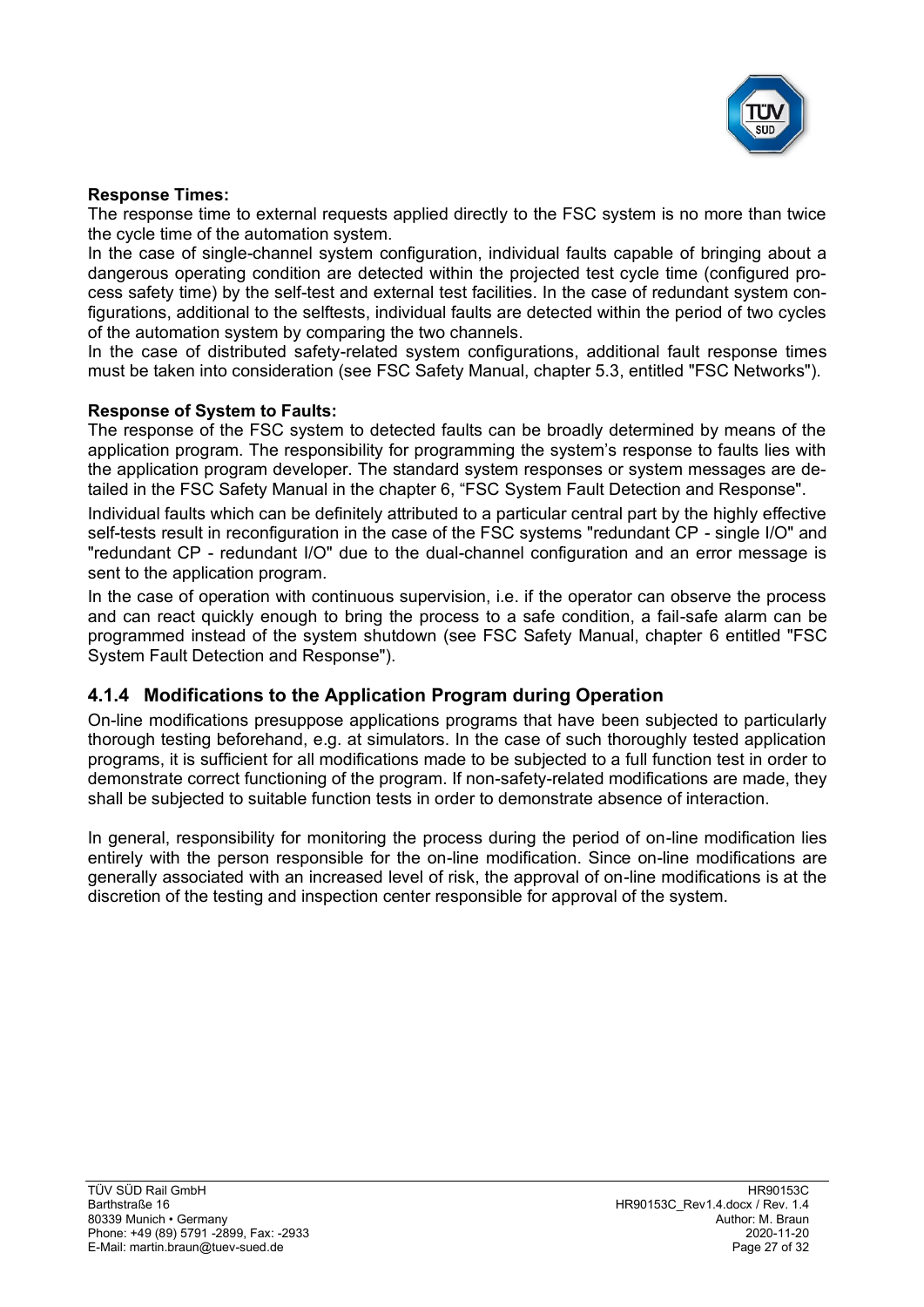

# **4.2 Basic Safety and Electromagnetic Compatibility**

#### **4.2.1 Electrical Safety**

The results about the electrical safety are documented by the certificates and test reports of an accredited test centre. No changes, compare [\[R1\]](#page-22-1) for old references.

## **4.2.2 Environnemental Testing**

The environmental stress tests are documented by the certificates of an accredited test centre. No changes, compare [\[R1\]](#page-22-1) for old references.

## **4.2.3 Electromagnetic Compatibility**

The tests of the electromagnetic compatibility are documented by the certificates and test reports of an accredited test centre. The documentation of the tests has been reviewed for completeness. Compare [\[R1\]](#page-22-1) for old references and [\[R8\]](#page-23-1) for additional required type tests. These certificates show that the standards specified in clause [3](#page-22-0) are covered.

#### **4.3 Product Specific Quality Assurance and Control**

The software and hardware components developed and manufactured in course of the safety evaluation are governed by quality assurance and control system.

As part of the certification process TÜV SÜD also performs a procedure that is tailored to the assessed product in order to assess the consistency of product quality while accounting for product modifications and their identifiability (follow-up service).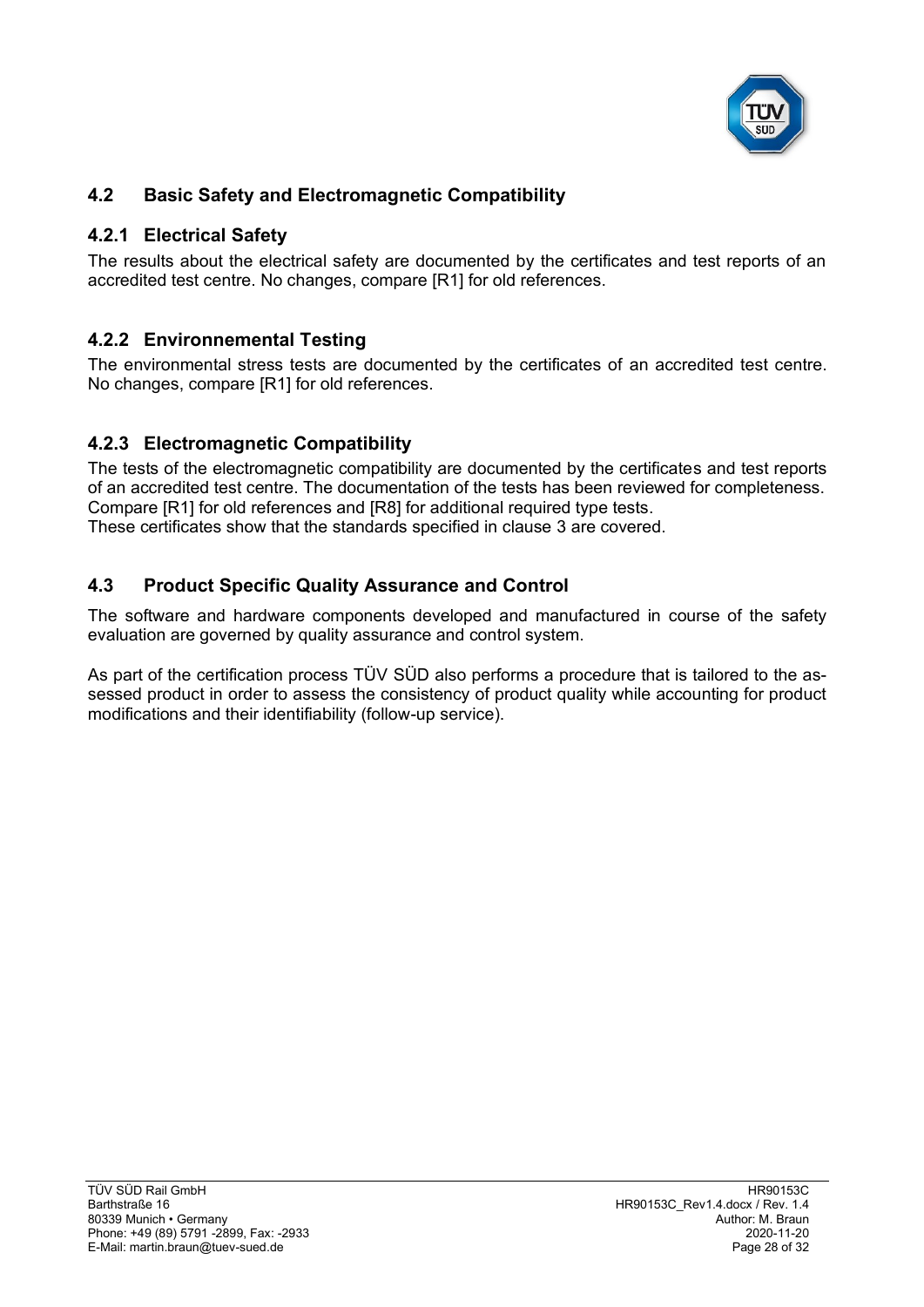

# <span id="page-28-0"></span>**5 Implementation Conditions and Restrictions**

Use of the [Fail-Safe Controller System Family](#page-0-4) [FSC Version 80x.x](#page-0-5) shall comply with the current version of the "Fail Safe Control (FSC) System Safety Manual" and the "Fail Safe Control (FSC) System Hardware Manual" and the "Fail Safe Control (FSC) Software Manual" and the "Fire and Gas Application Manual" and the "Fire and Gas Field Devices Interface Manual" and the "Fail Safe Control Machine Safety Manual" of the company Honeywell Safety Management Systems.

The following implementation and installation requirements have to be followed if the [FSC Ver](#page-0-5)[sion 80x.x](#page-0-5) is used in safety-related installations. The conditions are arranged according to the major stages of engineering a programmable electronic system for safety-related instrumentation and protective equipment. The conditions are further subdivided into

- non-product-related conditions which are not determined by the characteristics of the certified system but by the fundamental nature of safety-related programmable electronic systems, and
- product-related conditions which arise from the characteristics of the certified system.

#### **5.1 Planning; Non-Product-Related Conditions**

- 5.1.1. The [FSC Version 80x.x](#page-0-5) can be used in applications up to SIL [1-3](#page-3-1) according to IEC 61508: 2010 and EN 61511.
- 5.1.2. Only approved fail-safe hardware modules may be used for safety-related operation. The approved hardware modules are listed in chapter [2.1.](#page-4-0)
- 5.1.3. Checking of operating mode (RAM, FLASH or EPROM operation), Safety Integrity Level, version number for the safety related software components defined in chapter [2.12](#page-21-0) "Release [identification"](#page-21-0) and important system times such as test cycle time, second fault occurrence time, minimum and maximum program running time shall be performed by means of the "View FSC System and process status" program on the FSC Navigator (option parameters).

In general, correct parameterisation of system characteristics affecting safety should be checked for all safety-related applications (e.g. with the aid of the FSC diagnostic system and fault simulation).

- 5.1.4. The safety system response to faults and response times shall be taken into consideration and checked as detailed in chapter [4](#page-25-0), "[Results](#page-25-0)", of this report.
- 5.1.5. Safety-related responses to faults which only result in an alarm are only permissible in the case of operation with permanent supervision.
- 5.1.6. Except for fire detection and alarm applications, the closed circuit principle shall be applied to all external electrical safety circuits connected to the system. This means that for both digital and analog signals, the safe condition is defined as the "zero condition".
- 5.1.7. Non-fail-safe but non-interacting modules may be used for processing non-safety-related signals but not for processing safety-related functions.
- 5.1.8. Planning should include measures for provision of adequate overvoltage protection for the complete system.
- 5.1.9. The conditions of use specified in the FSC Safety Manual shall be observed. The guidelines, operating conditions and the instructions for commissioning, described in the instruction manuals, have to be followed.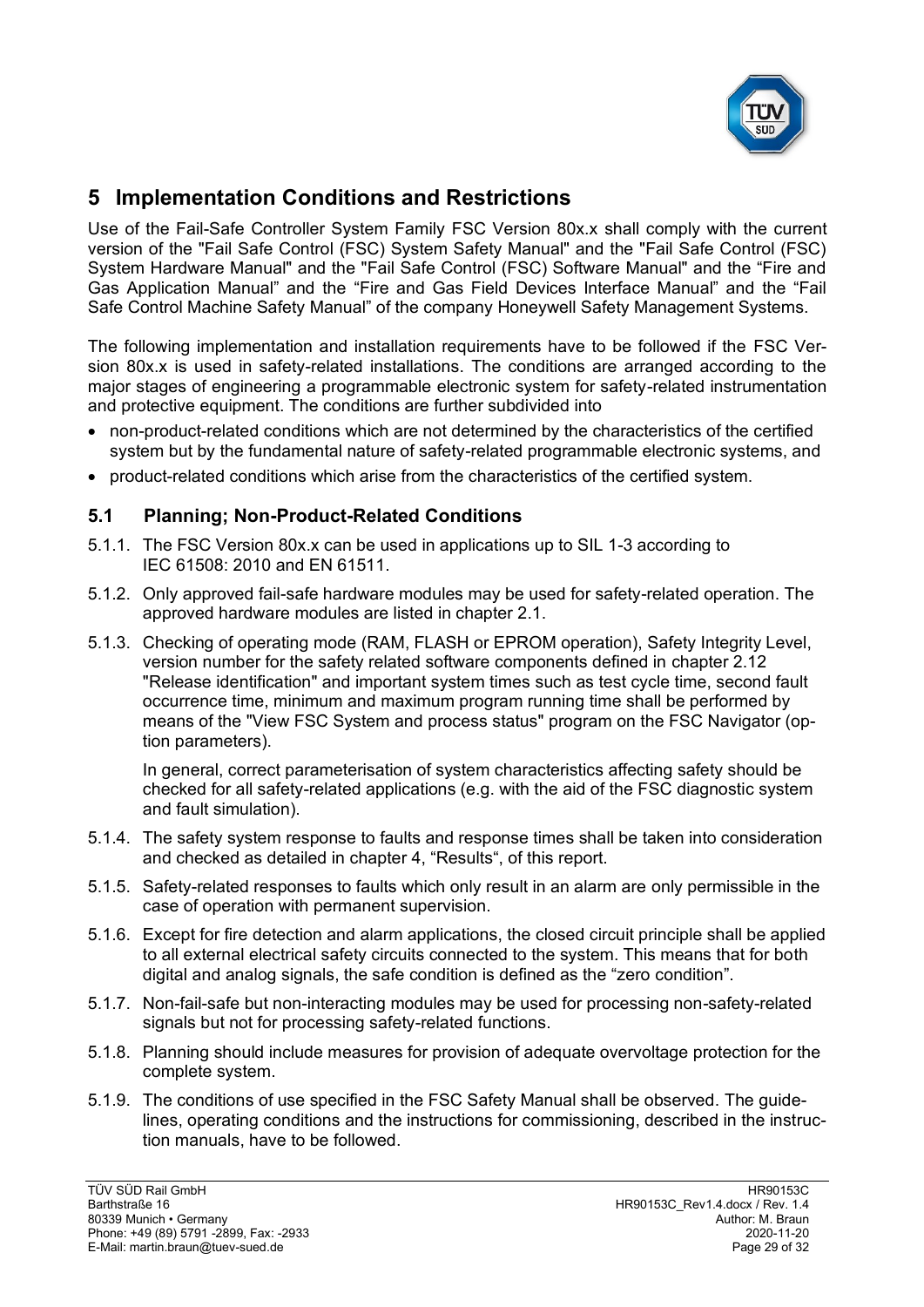

- 5.1.10.Administrative measures shall be implemented by the operator in order to ensure that the buffer batteries for preventing data loss from the volatile memory are checked and replaced at regular intervals (see FSC Operation and Maintenance Manual).
- 5.1.11.The external supply of the output modules is only allowed with power supplies that fulfill IEC 61010 or IEC 60950.

#### **5.2 Planning; Product-Related Conditions**

- 5.2.1. In the case of the redundant system "redundant CP redundant I/O", the total output load shall not exceed the specified output load of a single output module because in the event of a fault, the output modules are no longer redundant.
- 5.2.2. When using the 4-channel digital output module FTA-T-08, the contact position of the relays shall be monitored via safety-related input modules of the FSC Fail-Safe-Controller. In applications for SIL 3, two channels of the FTA-T-08 relay output module for each safety relevant output shall be used with the relay contacts in series.

Because of the different requirements for relays in application standards, it might be necessary to check the suitability of the relay (type of design, mechanical/electrical live etc.) for the particular application.

- 5.2.3. The output signal of the undervoltage alarm circuit P366 of M24-12 and M24-20 shall only be processed by a safety-related input module of the FSC Fail-Safe Controller.
- 5.2.4. In an UCN communication link at least two grounded "UCN taps" shall be used, according to the installation guide.
- 5.2.5. If the FSC Fail-Safe Controller is mounted in a cabinet separate from the ABB Automation Contronic E/S control system cabinet then the PBUS connection shall be via an optical link.
- 5.2.6. The output-voltage of the FTA-T-15 has to be checked by the application program via the module 10105/2/1.
- 5.2.7. The relay on the FTA-T-19 may not be used for safety-related functions.

#### **5.3 Programming; Non-Product-Related Conditions**

5.3.1. The printed function block diagrams shall be compared with the previously prepared function block diagrams.

#### **5.4 Programming; Product-Related Conditions**

- 5.4.1. The response of the system to faults on the hardware modules shall be specified by the application program in accordance with the particular safety-related circumstances of the system. The default configured response is an automatic safe action.
- 5.4.2. In the event of a sub-process shutdown on the system "redundant CP redundant I/O"; i.e. a fault on the fail safe output modules, a timer shall instigate reconfiguration of the system after expiry of a second-fault occurrence time defined according to the demands of the individual application.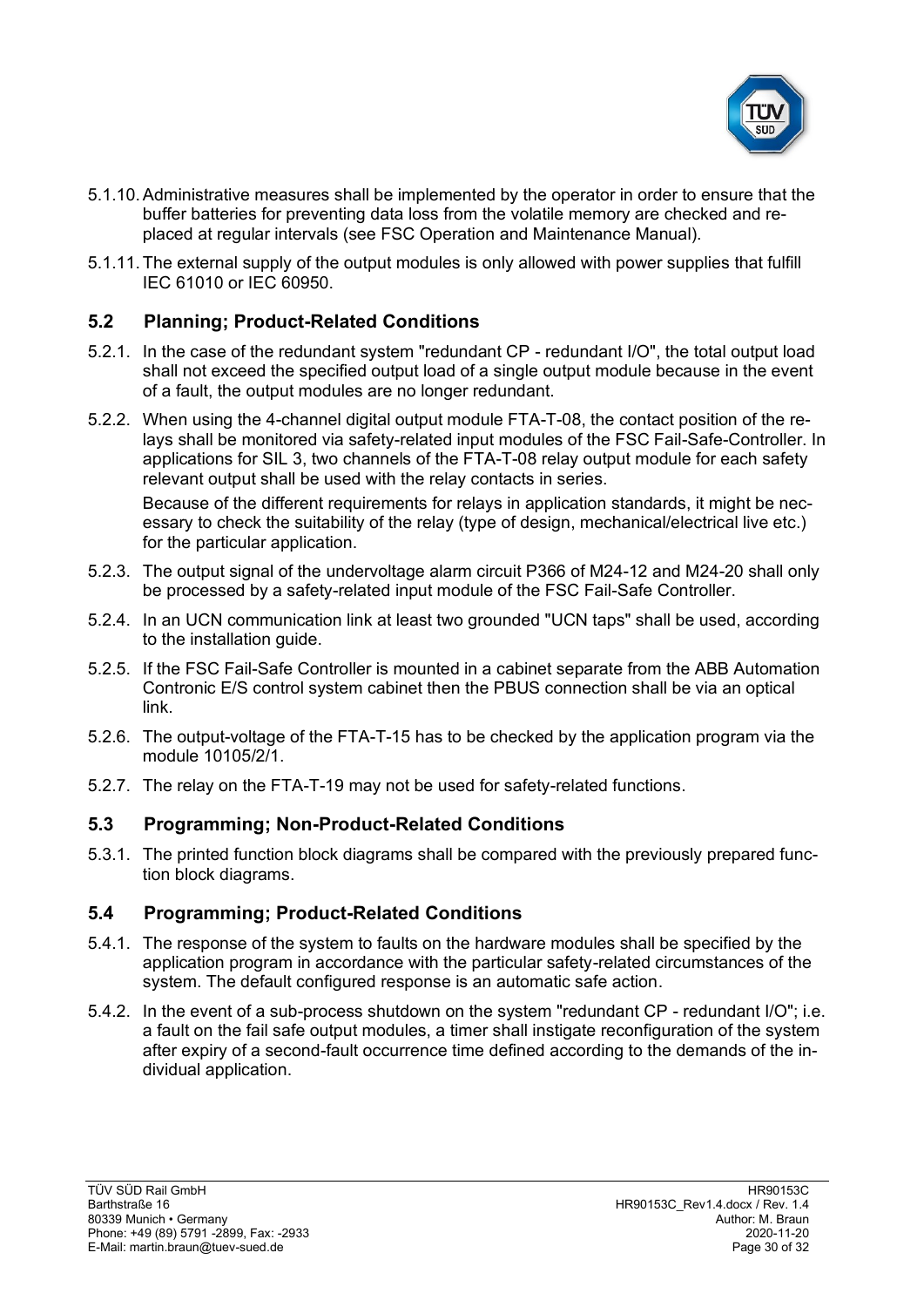

5.4.3. The use of safety-related Counter Functionality is suitable for processes in which the counter signal is changing within the second-fault occurrence time. The planning and programming of the counter functionality shall comply with the manual "Fail Safe Control, Technical Note, FSC Safety-Related Counter Functionality".

#### **5.5 Communication; Product-Related Conditions**

- 5.5.1. Safety-related communication (FSC protocol) is only permitted within the [Fail-Safe Con](#page-0-4)[troller System Family.](#page-0-4)
- <span id="page-30-0"></span>5.5.2. Safety-related communication (SafeNet protocol) is only permitted within the [Fail-Safe](#page-0-4)  [Controller System Family](#page-0-4) (>=R801.1) and Safety Manager Product Family (>=R161.1). Compatibility between [Fail-Safe Controller System Family](#page-0-4) and Safety Manager shall comply with the current Release Letter of [FSC Version 80x.x.](#page-0-5)
- 5.5.3. For safety-related communication, the safe condition for transmission data shall be "zero".
- 5.5.4. To establish safety related communication via public telecommunication services the modified RKE 3964R protocol may be used also but extra measures for data integrity must be programmed via FSC logic functions and must fulfill the requirements according SIL 2 (see also chapter [2.6.2\)](#page-19-1). This is realised with the following modules which must be used for the safety relevant communication:

- MASTER\_1, FIRST ISSUE, 07-26-1998 - SLAVE\_62, FIRST ISSUE, 07-26-1998

#### **5.6 Special Operating Modes; Non-Product-Related Conditions**

- 5.6.1. Modifications during active operation (on-line modifications) are permissible only after consultation with the inspection and testing centre responsible for approval of the application.
- 5.6.2. Responsibility for monitoring the process while on-line modifications are being carried out is that of the person responsible for the on-line modifications. All system messages received while carrying out on-line modifications are to be treated with the utmost caution.
- 5.6.3. On-line modifications presuppose applications programs that have been subjected to particularly thorough testing beforehand, e.g. at simulators. In the case of such thoroughly tested application programs, as part of the on-line modification process, at least all functions reported by the function "Verify FSC Application Software" of the FSC Navigator as having been modified shall be subjected to a full function test.

The operator shall compare all changes reported during the process of on-line modification with the modifications he/she has made and investigate any discrepancies (i.e. apparently unmodified application sheet reported as having been modified) and document the causes.

- 5.6.4. The use of "maintenance override" shall comply with the current version of the document "Maintenance Override" published by TÜV SÜD and TÜV Rheinland.
- 5.6.5. Forcing of signals shall only be possible allowed under the supervision of a key-operated switch and is the responsibility of the operator alone. Checking of which signals may be forced can be performed with the aid of a printout of the FSC variables.
- 5.6.6. If the user program is stored in RAM or Flash, inadvertent alteration of the user program shall be prevented by means of password protection.